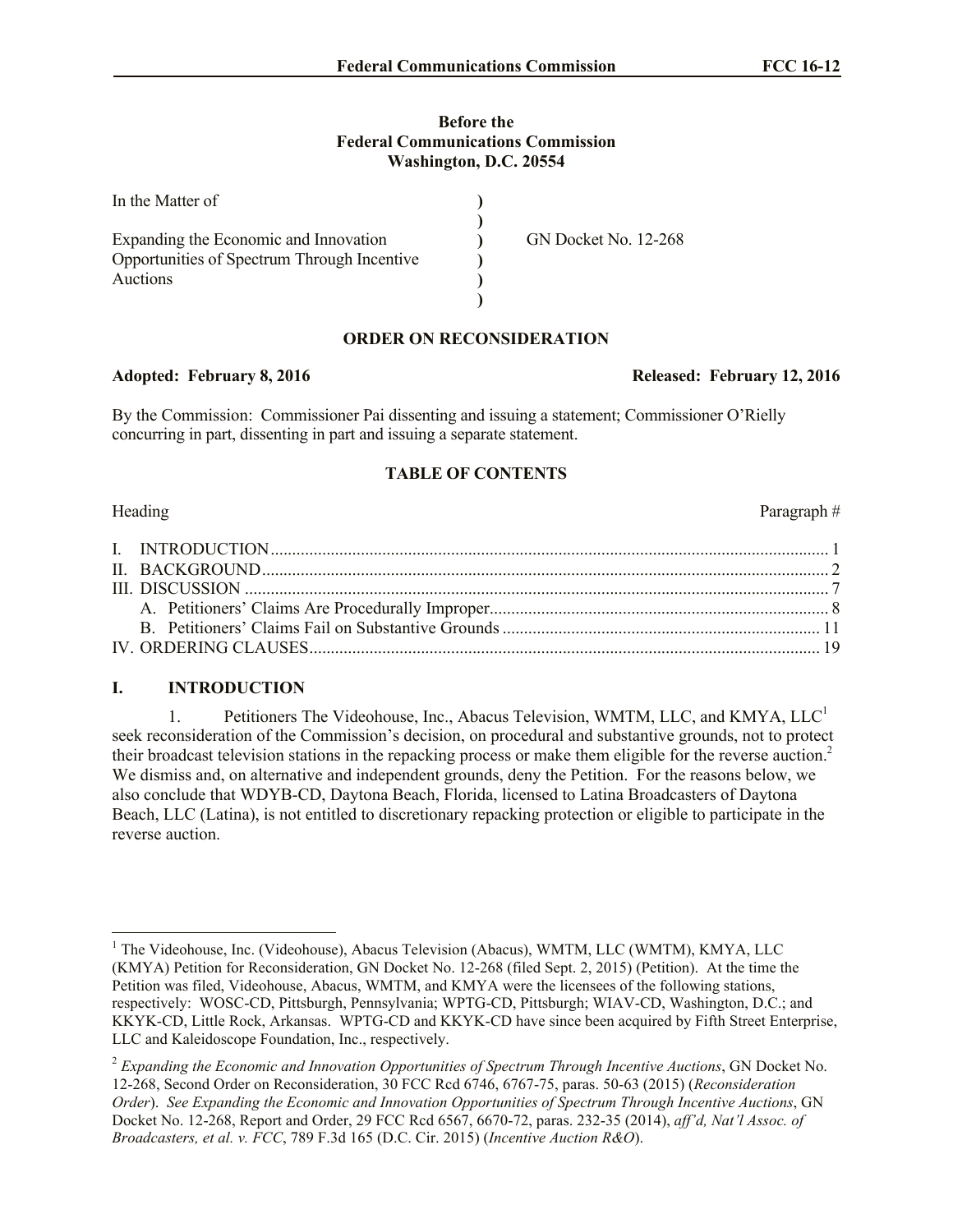## **II. BACKGROUND**

2. In the *Incentive Auction R&O*, the Commission concluded that the Spectrum Act<sup>3</sup> mandates that the Commission make all reasonable efforts to preserve, in the repacking process associated with the broadcast television spectrum incentive auction, the coverage area and population served of only full power and Class A broadcast television facilities (1) licensed as of February 22, 2012, the date of enactment of the Spectrum Act, or (2) for which an application for a license to cover was on file as of February 22, 2012.<sup>4</sup> The Commission did not interpret the Spectrum Act, however, as precluding it from exercising discretion to protect additional facilities beyond the statutory floor.<sup>5</sup> The Commission granted discretionary protection to a handful of categories of facilities, based on a careful balancing of different factors in order to achieve the goals of the Spectrum Act and other statutory and Commission goals.<sup>6</sup>

3. One category to which the Commission declined to extend discretionary protection was "out-of-core" Class A-eligible LPTV stations": low power television (LPTV) stations that operated on "out-of-core" channels (channels 52-69) when the Community Broadcasters Protection Act (CBPA)<sup>7</sup> was enacted in 1999 and obtained an authorization for an "in-core" channel (channels 2-51), but did not file for a Class A license to cover by February 22, 2012.<sup>8</sup> The Commission explained that protecting these stations, which numbered approximately 100, would encumber additional broadcast television spectrum, thereby increasing the number of constraints on the repacking process and limiting the Commission's flexibility to repurpose spectrum for flexible use.<sup>9</sup> The Commission recognized that these stations had made investments in their facilities, but concluded that this equitable interest did not outweigh the "significant detrimental impact on repacking flexibility that would result from protecting them," especially in light of their failure to take the necessary steps to obtain a Class A license and eliminate their secondary status during the ten-plus years between passage of the CBPA and the Spectrum Act.<sup>10</sup> The Commission did decide to protect one station in this category, KHTV-CD, based on licensee Venture

 $\overline{a}$ 

7 Pub. L. No. 106-113, 113 Stat. Appendix 1 at pp. 1501A-594 – 1501A-598 (1999), *codified at* 47 U.S.C. § 336(f).

<sup>10</sup> *See id*. at para. 234.

<sup>&</sup>lt;sup>3</sup> Middle Class Tax Relief and Job Creation Act of 2012, Pub. L. No. 112-96, 126 Stat. 156 (2012) (Spectrum Act).

<sup>4</sup> *Incentive Auction R&O*, 29 FCC Rcd at 6652-54, paras. 185-89. *See id.* at 6652-53, para. 186 ("The statutory mandate to make all reasonable efforts to 'preserve' coverage area and population 'served' as of a date certain (February 22, 2012) clearly reflects a Congressional intent to protect or maintain facilities operating on this date. . . . The full power and Class A facilities that were in operation as of February 22, 2012 are facilities that were licensed on that date or for which an application for a license to cover an authorized construction permit was on file.").

<sup>5</sup> *See Incentive Auction R&O*, 29 FCC Rcd at 6654-55, para. 191.

<sup>6</sup> *See id.* at 6655-77, paras. 192-245.

<sup>8</sup> *Incentive Auction R&O*, 29 FCC Rcd at 6670-72, paras. 232-35. The CBPA accorded "primary" or protected Class A status to certain qualifying LPTV stations. *See id.* at 6673-74, para. 239 ("secondary" LPTV stations "may not cause interference to, and must accept interference from, full service television stations, certain land mobile radio operations and other primary services.") (internal quotes and cited omitted). Although the statute prohibited granting Class A status to LPTV stations on out-of-core channels, it provided such stations with an opportunity to achieve Class A status on an in-core channel. *See id.* at 6670, para. 232.

<sup>9</sup> *Incentive Auction R&O*, 29 FCC Rcd at 6671, para. 234. *See id.* at n.725 (noting that "almost all" of the stations in the category "operate on UHF channels" and that many "are located in spectrum-congested areas," increasing their potential impact on the Commission's flexibility to repurpose spectrum).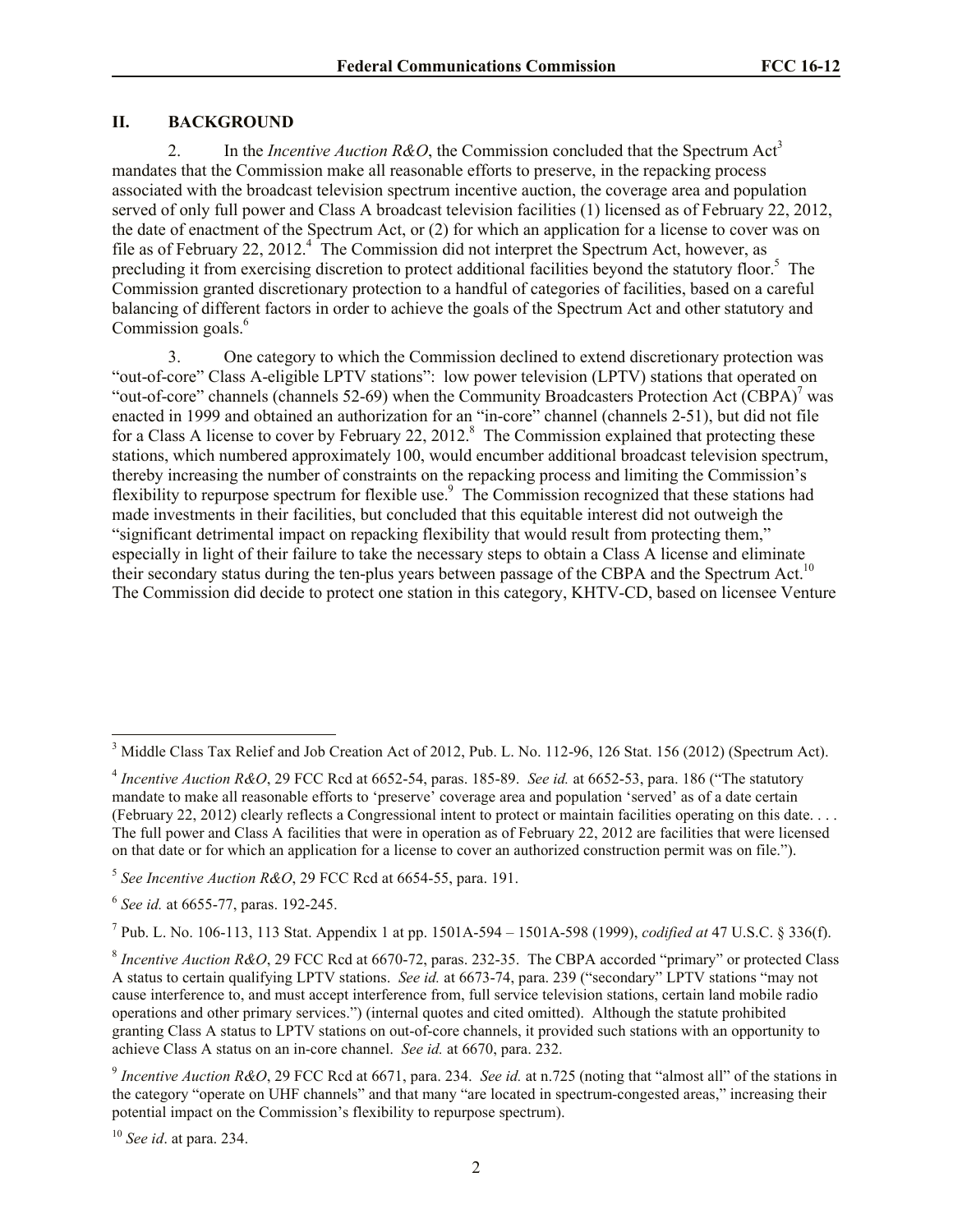Technologies Group, LLC's (Venture) showing in response to the *Incentive Auction NPRM*<sup>11</sup> that discretionary protection of KHTV-CD was warranted.<sup>12</sup>

4. Abacus and Videohouse, licensees of two stations in the out-of-core Class A-eligible LPTV station category, filed petitions for reconsideration of the *Incentive Auction R&O* asking the Commission to protect their stations in the repacking process and make them eligible for the reverse auction.<sup>13</sup> The Commission rejected their claims that they are entitled to repacking protection under the CBPA.<sup>14</sup> The Commission dismissed on procedural grounds their claims that they should be protected because they are similarly situated to KHTV-CD, but also considered and rejected the claims on the merits.<sup>15</sup> In addition, the Commission rejected arguments disputing its estimate that the category of outof-core Class A-eligible stations included approximately 100 stations.<sup>16</sup>

5. In the *Reconsideration Order*, the Commission also clarified that a Class A station that had an application for a license to cover a Class A facility on file or granted as of February 22, 2012 is entitled to mandatory protection, but that a Class A station that had an application for a Class A construction permit on file or granted as of that date would not be entitled to such protection.<sup>17</sup> Based on a careful balancing of relevant factors, it also decided to extend discretionary protection to stations in the latter category—stations that did not construct in-core Class A facilities until after February 22, 2012 but requested Class A construction permits prior to that date. The Commission reasoned that these stations are similarly situated to KHTV-CD because as of February 22, 2012, the date established by Congress for determining which stations are entitled to repacking protection, these stations had certified in an application filed with the Commission that they were acting like Class A stations.<sup>18</sup> The Commission concluded that there were significant equities in favor of protecting the approximately 12 stations in this category that outweighed the limited adverse impact that such protection would have on its flexibility to

<sup>13</sup> *See* Abacus Petition for Reconsideration, GN Docket No. 12-268 (filed Sept. 15, 2014); Videohouse Petition for Reconsideration, GN Docket No. 12-268 (filed Sept. 15, 2014) (collectively, 2014 Petitions). Asiavision, Inc. (Asiavision), the previous licensee of WIAV-CD, submitted a responsive filing raising arguments similar to those raised by Abacus and Videohouse. *See* Asiavision Opposition, GN Docket No. 12-268 (filed Nov. 9, 2014). The Commission dismissed this filing as a late-filed petition for reconsideration but nonetheless treated it as an informal comment. *See Reconsideration Order*, 30 FCC Rcd at 6769 n.183.

<sup>14</sup> *See Reconsideration Order*, 30 FCC Rcd at 6770-72, paras. 55-58.

<sup>15</sup> *See id.* at 6772-74, paras. 59-60.

<sup>16</sup> *See id*. at 6770, para. 54.

 $\overline{a}$ 

<sup>17</sup> *See id.* at 6769, para. 53. An application for a license to cover a Class A facility signifies that the Class A-eligible LPTV station has constructed its authorized Class A facility, and authorizes operation of the facility. *See id*. A Class A construction permit application seeks to convert an LPTV construction permit to a Class A permit. *See id*. Grant of a construction permit standing alone does not authorize operation of the authorized facility. *See id*.

<sup>18</sup> *Id.* at 6774-75, para. 62 ("By filing an application for a Class A construction permit prior to February 22, 2012, each of these stations documented efforts prior to passage of the Spectrum Act to remove their secondary status and avail themselves of Class A status. Under the Commission's rules, these stations were required to make the same certifications as if they had applied for a license to cover a Class A facility. Among other things, each was required to certify that it 'does, and will continue to, broadcast' a minimum of 18 hours per day and an average of at least three hours per week of local programming and that it complied with requirements applicable to full-power stations that apply to Class A stations.").

<sup>&</sup>lt;sup>11</sup> See Expanding the Economic and Innovation Opportunities of Spectrum Through Incentive Auctions, GN Docket No. 12-268, Notice of Proposed Rulemaking, 27 FCC Rcd 12357 (2012) ("*Incentive Auction NPRM*").

<sup>&</sup>lt;sup>12</sup> *Incentive Auction R&O*, 29 FCC Rcd at 6671-72, para. 235 (explaining that KHTV-CD demonstrated that it made repeated efforts over the course of a decade after the enactment of the CBPA to find an in-core channel, had a Class A construction permit application on file certifying that it was meeting the regulatory requirements applicable to Class A stations prior to enactment of the Spectrum Act, and filed an application for a license to cover a Class A facility on February 24, 2012, just two days after the Spectrum Act was enacted).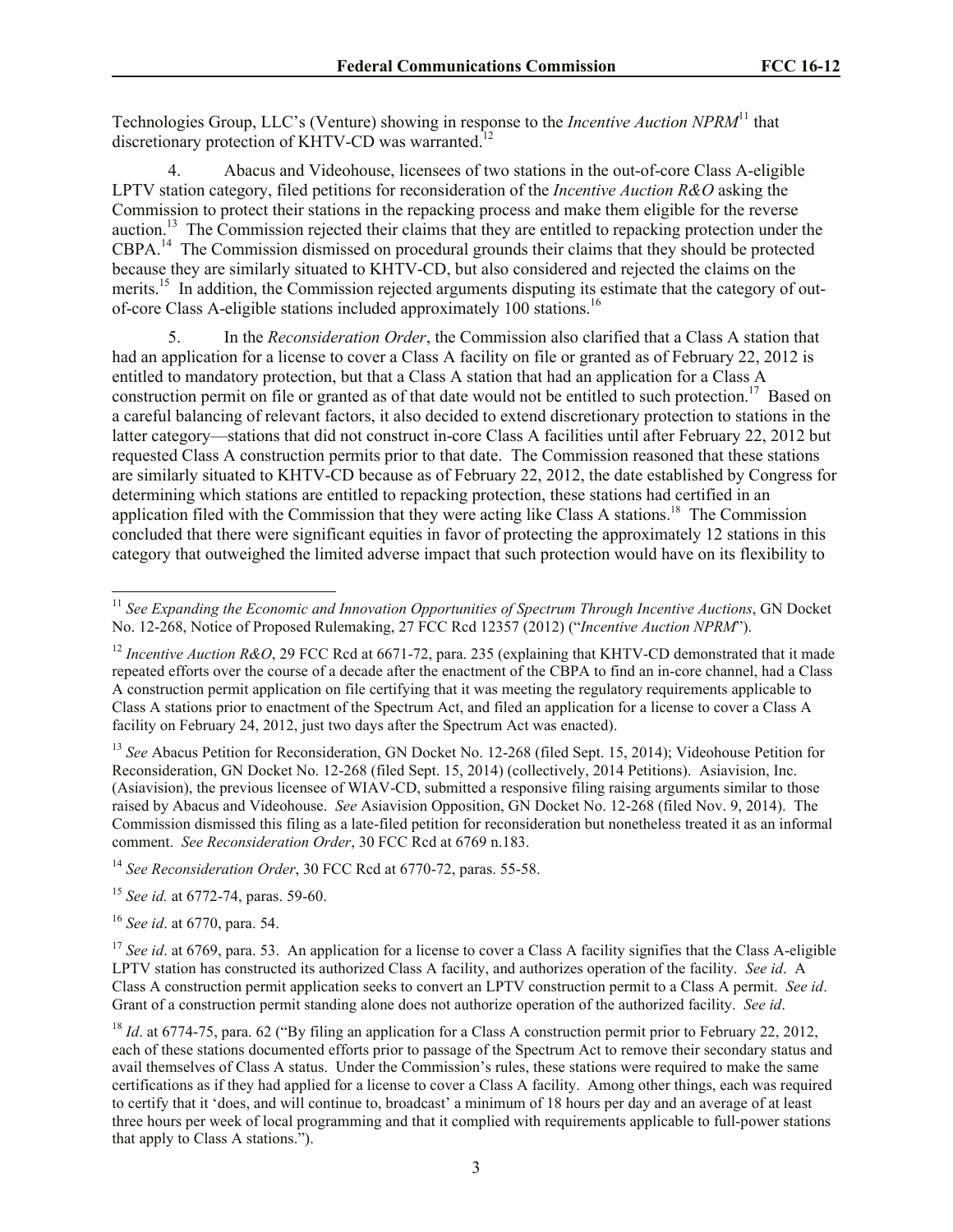repurpose spectrum for flexible use through the incentive auction.<sup>19</sup> Conversely, the Commission explained, Abacus and Videohouse did not certify continuing compliance with Class A requirements until after the enactment of the Spectrum Act.<sup>20</sup>

6. Abacus, Videohouse, and the licensees of two other stations in the out-of-core Class Aeligible LPTV category that did not seek to obtain Class A status until after February 22, 2012, seek reconsideration of the *Reconsideration Order*. 21 They argue that the Commission erred procedurally by dismissing the 2014 Petitions, and exceeded its authority by extending protection to a different group of Class A stations that had not asked for reconsideration. On the merits, they contend that their stations are no different from the out-of-core Class A-eligible LPTV stations that the Commission decided to protect, and that extending protection to their stations would not adversely impact the Commission's repacking flexibility. They claim the equities weigh in favor of protecting stations that obtained a Class A license by the Pre-Auction Licensing Deadline (May 29, 2015) and met other auction-related filing requirements. For the reasons below, we affirm our action in the *Reconsideration Order*.

# **III. DISCUSSION**

 $\overline{a}$ 

7. Petitioners' claims are both procedurally and substantively defective and we therefore dismiss their claims and, in the alternative, deny them on the merits.

# **A. Petitioners' Claims Are Procedurally Improper**

8. First, as we explained in the *Reconsideration Order*, <sup>22</sup> the Commission squarely raised the question of which broadcast television facilities to protect in the repacking process in the *Incentive Auction NPRM*, but none of the Petitioners presented facts or arguments as to why its station should be protected until after the Commission adopted the *Incentive Auction R&O*, although all of the facts and arguments they now present existed beforehand.<sup>23</sup> While Videohouse notes that its owner on behalf of a related entity (Bruno Goodworth Network, Inc.) filed reply comments in response to the *Incentive Auction NPRM*, those comments did not pertain to out-of-core Class A-eligible LPTV stations generally or to its station in particular.<sup>24</sup> In contrast, Venture submitted comments in response to the *Incentive Auction* 

<sup>22</sup> *See Reconsideration Order*, 30 FCC Rcd at 6672-73, para. 59.

<sup>23</sup> See Videohouse Eligibility Petition at 4-9 (discussing facts from March 2009 until January 2013); Abacus Eligibility Petition at 2-7 (discussing facts from October 2009 until April 2014); WMTM Eligibility Petition at 2 (discussing facts beginning in 2009); KMYA Eligibility Petition at 2-8 (discussing facts between 2009 and 2012).

<sup>&</sup>lt;sup>19</sup> *See id.* The Commission also recognized that, having first filed a Class A construction permit application prior to February 22, 2012, the licensees of these stations may not have realized that the stations were not entitled to mandatory protection under the Spectrum Act. *Id*.

<sup>20</sup> *See Reconsideration Order*, 30 FCC Rcd at 6673-74, para. 60, 6774-75, para. 62.

<sup>&</sup>lt;sup>21</sup> Petitioners also attached to the Petition a copy of each of their Petitions for Eligible Entity Status ("Eligibility Petition") filed July 9, 2015 in GN Docket No. 12-268 in response to the Media Bureau's June 9, 2015 Public Notice. *See Media Bureau Announces Incentive Auction Eligible Facilities and July 9, 2015 Deadline for Filing Pre-Auction Technical Certification Form*, Public Notice, 30 FCC Rcd 6153 (MB 2015) (announcing each station facility eligible for protection in the repacking process, and that a licensee can file a Petition for Eligible Entity Status explaining the reason it believes an omitted facility is eligible consistent with the *Incentive Auction R&O*).

<sup>&</sup>lt;sup>24</sup> See Videohouse Eligibility Petition at 3-4 (citing Bruno Goodworth Reply Comments, GN Docket No. 12-268, filed Mar. 11, 2013) (addressing the appropriate date for determining the spectrum usage rights eligible for relinquishment in the reverse auction of an entity holding a Class A license for an analog station before February 22, 2012, but converting to digital after February 22, 2012). Videohouse also claims that it discussed out-of-core Class A-eligible LPTV stations with Commission staff at an industry forum in April 2013, but Videohouse never made these statements part of the record of this proceeding until July 2015, over a year after adoption of the *Incentive Auction R&O*. *See* Videohouse Eligibility Petition at 4. Abacus refers to an email it sent Commission staff in March 2014, Abacus Eligibility Petition at 2 n.1, but Abacus never filed this email in the record, and the first reference to it in the record was not until July 2015. *See* 47 C.F.R. § 1.7 ("documents are considered to be filed with the Commission upon their receipt at the location designated by the Commission"); *Incentive Auction NPRM*, 27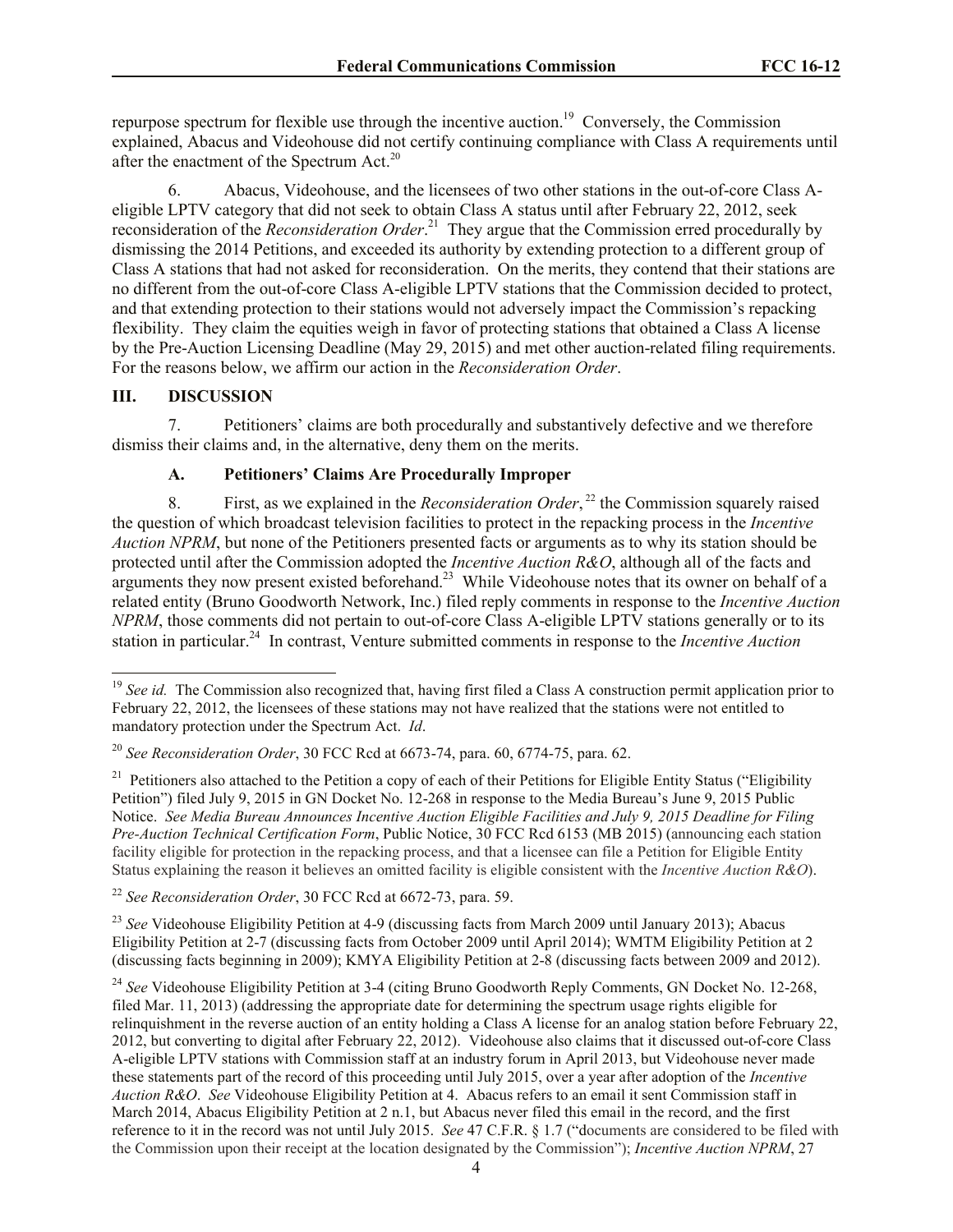*NPRM* regarding the particular facts and circumstances that it maintained—and the Commission agreed justified protection of KHTV-CD. Contrary to Petitioners' arguments,<sup>25</sup> therefore, the Commission did not err in dismissing the 2014 Petitions, and the current Petition likewise is subject to dismissal. In addition, the facts and arguments put forth in the Petition are repetitious with regard to Abacus, Videohouse, and WMTM, each of whom sought reconsideration of the *Incentive Auction R&O*: the Commission considered and rejected those facts and arguments in the *Reconsideration Order*. 26

9. For reasons similar to those on which we relied in the *Reconsideration Order*, we also reject Petitioners' new argument that, notwithstanding their failure to advocate protection of their stations in a timely manner, their claims were procedurally proper because other parties generally advocated protection of Class A stations in response to the *Incentive Auction NPRM*<sup>27</sup> Contrary to Petitioners' argument, no commenter generally advocated discretionary protection of out-of-core Class A-eligible stations.<sup>28</sup> As we previously explained, Venture put forth particular facts in response to the *Incentive Auction NPRM* demonstrating why KHTV-CD should be afforded discretionary protection. The decision to protect KHTV-CD was based in part on this evidence.<sup>29</sup> Petitioners now argue that, like KHTV-CD, each of their stations faced "unique" "hardships and obstacles."<sup>30</sup> But as we noted in the *Reconsideration Order*, Petitioners did not attempt to demonstrate in response to the *Incentive Auction NPRM* why they should be afforded discretionary protection.<sup>31</sup> Venture's presentation regarding KHTV-CD's unique circumstances does not bear at all on Petitioners' stations and did not constitute an "opportunity [for the Commission] to pass" on the facts and arguments that Petitioners now rely on.<sup>32</sup> Additionally, as

 $25$  Petition at 3-5.

<sup>26</sup> *Reconsideration Order*, 30 FCC Rcd at 6773-75, paras. 60-62. *See* 47 C.F.R. § 1.429(i) ("a second petition for reconsideration may be dismissed by the staff as repetitious"). Asiavision, the previous licensee of WIAV-CD, now licensed to WMTM, filed informal comments in response to the 2014 Petitions. *See supr*a n.13.

<sup>27</sup> See Petition at 3-5 (arguing that the appropriate inquiry is whether facts and arguments were previously presented to the Commission, not whether a particular individual presented those facts and arguments).

<sup>28</sup> With the exception of the Venture Reply Comments, which pertain specifically to KHTV-CD only, none of the comments in response to the *Incentive Auction NPRM* cited by Petitioners address out-of-core Class A-eligible LPTV stations at all. Petition at 4 n.10. *See* Action Community Television Broadcasting Network Comments at 2 and United Communications Corp. Comments at 5 (both advocating protection of stations that had a pending application for a license to cover a Class A facility as of February 22, 2012); Vision Communications Comments at 5-6 and Local Media Reply Comments at 2 (both supporting proposal to protect an entity holding a Class A license for an analog station before February 22, 2012, but converting to digital after February 22, 2012, based on the Class A licensee's digital companion facility even though the digital facility was not constructed prior to February 22, 2012); Casa En Denver Comments at 4, Entravision Comments at 2, KAZN Comments at 8, and Polnet Reply Comments at 2 (all urging the Commission to protect modifications to licensed full power and Class A facilities constructed after February 22, 2012); National Religious Broadcasters Comments at 7 (proposing that the Commission protect any LPTV station that could demonstrate that it has met the qualifications to apply for Class A status).

<sup>29</sup> *See Incentive Auction R&O*, 29 FCC Rcd at 6671-72, para. 235; *Reconsideration Order*, 30 FCC Rcd at 6673, para. 60.

<sup>30</sup> Petition at 7.

<sup>31</sup> *Reconsideration Order*, 30 FCC Rcd at 6672-73, para. 59

 $32$  We note that whether the Commission had an "opportunity to pass" on an issue is not the relevant statutory test. *See* Petition at 4 (relying on the fourth sentence of 47 U.S.C. § 405(a), which provides that a petition for reconsideration is a condition precedent to judicial review where the party seeking such review "relies on questions

<sup>(</sup>Continued from previous page)

FCC Rcd at 12494-95, para. 417 ("written *ex parte* presentations and memoranda summarizing oral *ex parte*  presentations, and all attachments thereto, must be filed through the electronic comment filing system"). Petitioners also refer to other record submissions after adoption of the *Incentive Auction R&O*. *See* Videohouse Eligibility Petition at 3-4 (referring to a filing submitted by the Bruno Goodworth Network on November 24, 2014); Petition at 5 (referring to a May 2015 *ex parte*).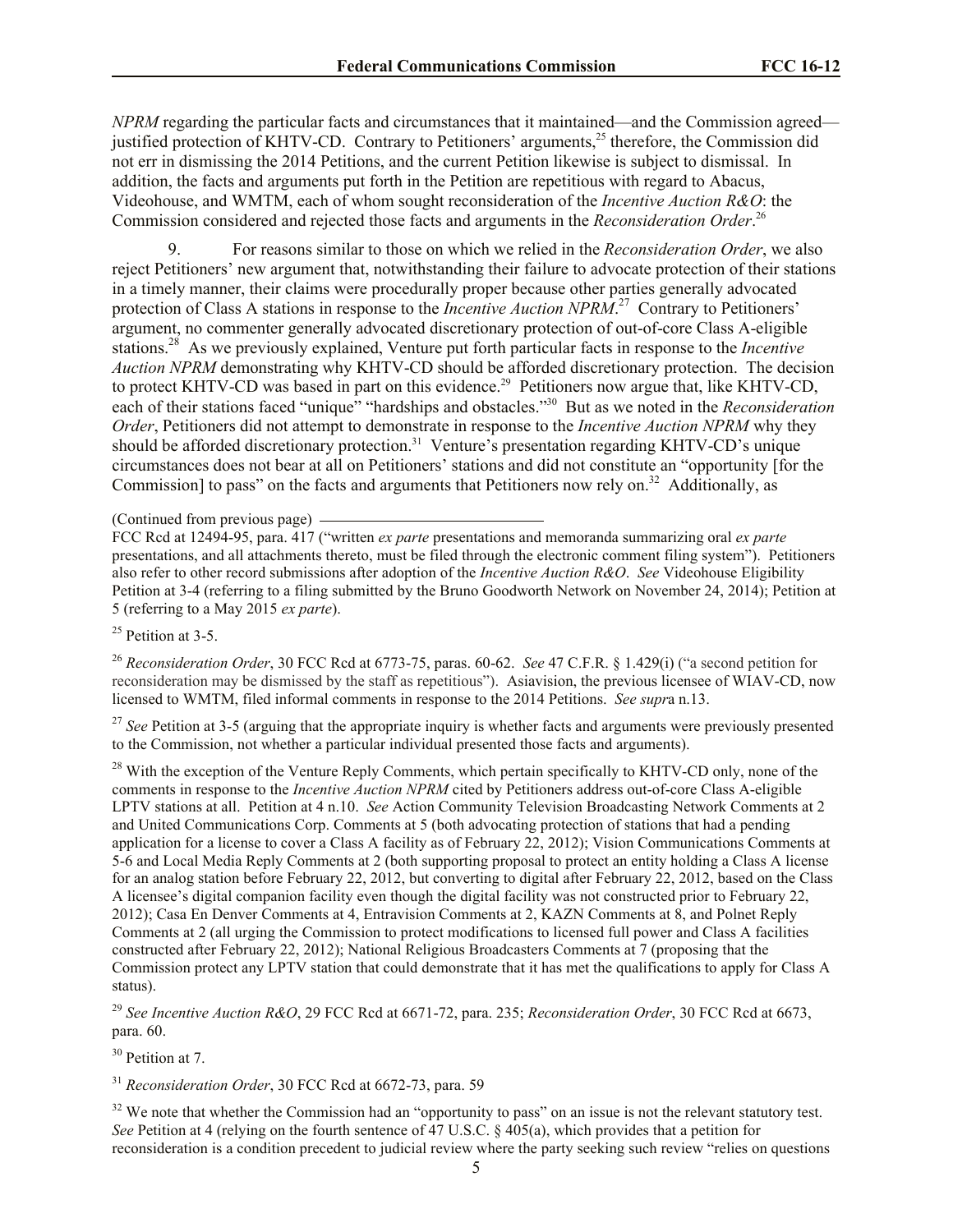discussed below, Petitioners fail to meet the test for discretionary protection adopted in the *Reconsideration Order*. 33

10. While the rules allow petitioners to raise facts or arguments on reconsideration that have not previously been presented under certain circumstances,<sup>34</sup> Petitioners have not demonstrated such circumstances, and their reliance on section  $1.429(b)(1)$  is therefore misplaced.<sup>35</sup> Contrary to Petitioners' claims, the July 9, 2015 deadline for submission of the Pre-Auction Technical Certification Form is not a relevant event that has occurred since their last opportunity to present facts or arguments.<sup>36</sup> That date would be relevant only if we agreed with their challenges.<sup>37</sup> As we do not, the July 9, 2015 deadline is not a relevant circumstance for purposes of section 1.429(b)(1). We also reject Petitioners' argument that the public interest would be served by reconsideration.<sup>38</sup> The Commission has a "well-established policy of not considering matters that are first raised on reconsideration," premised on the statutory goals of "procedural regularity, administrative efficiency, and fundamental fairness."<sup>39</sup> Those goals would not be served by allowing Petitioners to sit back and hope for a decision in their favor, and only then, when the decision is adverse to them, to offer evidence of why they should be treated differently.<sup>40</sup>

<sup>33</sup> *Reconsideration Order*, 30 FCC Rcd at 6674-75, para. 62.

<sup>34</sup> These circumstances are: (1) the facts or arguments relied on relate to events which have occurred or circumstances which have changed since the last opportunity to present such matters; (2) the facts or arguments relied on were unknown to petitioner until after his last opportunity to present them, and he could not through the exercise of ordinary diligence have learned of them prior to such opportunity; or (3) the Commission determines that consideration of the facts or arguments relied on is required in the public interest. 47 C.F.R. § 1.429(b)(1)-(3). *See*  47 U.S.C. § 405(a).

 $35$  47 C.F.R. § 1.429(b)(1).

<sup>36</sup> *See* Petition at 17-18.

<sup>37</sup> *See Media Bureau Announces Incentive Auction Eligible Facilities and July 9, 2015 Deadline for Filing Pre-Auction Technical Certification Form*, Public Notice, DA 15-679 at pg. 4, n.21 and accompanying text (rel. June 9, 2015) (explaining that stations that were not protected under the *Incentive Auction R&O* would be added to the list of protected stations based on Pre-Auction Technical Certification Forms only in the event that pending reconsideration petitions regarding the stations were granted).

<sup>38</sup> *See* Petition at 17-18 (citing 47 C.F.R. § 1.429(b)(3)).

<sup>39</sup> Amendment of the Commission's Rules Regarding Maritime Automatic Identification Systems, WT Docket No. 04-344, Memorandum Opinion and Order, 26 FCC Rcd 8122, 8127, para. 13 (2011) (citations omitted); *see Amendment of Part 95 of the Commission's Rules to Provide Regulatory Flexibility in the 218-219 MHz Service,*  WT Docket No. 98-169, Third Order on Reconsideration of the Report and Order and Memorandum Opinion and Order, 17 FCC Rcd 8520, 8527, para. 20 (2002) ("'The Communications Act, our rules, and the need for administrative orderliness require petitioners to raise issues in a timely manner.'") (quoting *Implementation of the AM Expanded Band Allotment Plan*, *Memorandum Opinion and Order*, 13 FCC Rcd 21872, 21784, para. 7 (1998))).

<sup>40</sup> *See Colorado Radio Corp. v. FCC*, 118 F.2d 24, 26 (D.C. Cir. 1941) ("No judging process in any branch of government could operate efficiently or accurately if such a procedure were allowed."). We also reject Petitioners' claim that section 1.429(b)(2) is met here because they could not have known that the Commission would reject their Petition and extend protection to a different group of Class A stations. Petition at 18. As explained below, our decision in the *Reconsideration Order* to extend protection to certain stations but not to Petitioners' was a logical outgrowth of the proposals in the *Incentive Auction NPRM* and consistent with our statutory authority. *See infra* para. 19. Accordingly, it does not furnish a basis for reconsideration under section 1.429(b)(2).

<sup>(</sup>Continued from previous page)

of fact or law upon which the Commission . . . has been afforded no opportunity to pass."). Rather, Section 405(a) provides that "no evidence other than newly discovered evidence, evidence which has become available only since the original taking of evidence, or evidence which the Commission or designated authority within the Commission believes should have been taken in the original proceeding shall be taken on any reconsideration." 47 U.S.C. § 405(a). *See also infra* n.34 and accompanying text.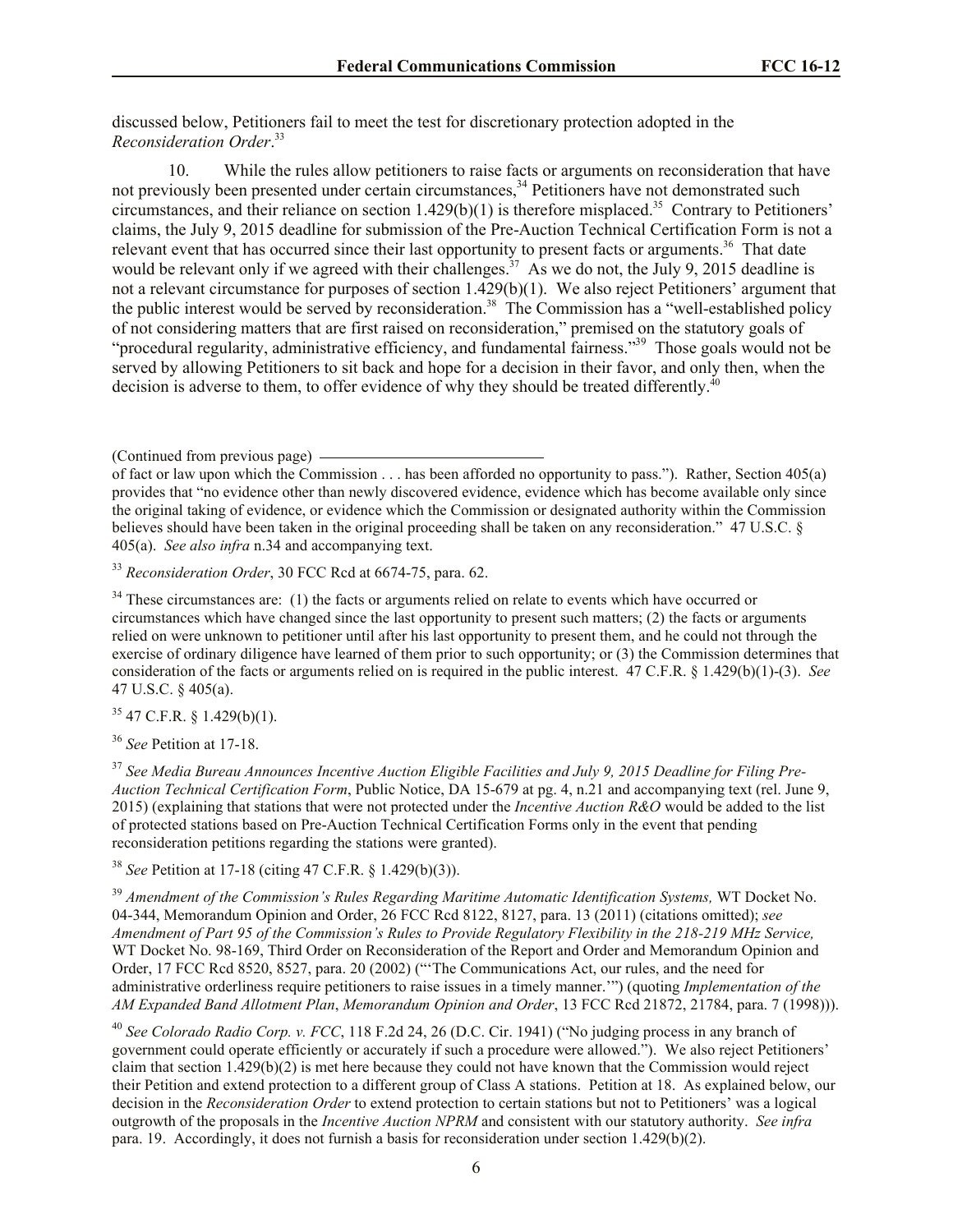# **B. Petitioners' Claims Fail on Substantive Grounds**

11. As an alternative and independent ground for our decision, we consider and deny Petitioners' claims that discretionary protection of their stations is warranted. Petitioners argue that the Commission failed to distinguish their efforts to demonstrate compliance with the regulatory requirements applicable to Class A stations from those of the out-of-core Class A-eligible LPTV stations that it decided to protect. 41 On the contrary, we clearly explained in the *Reconsideration Order* that KHTV-CD and the other stations in the protected group filed applications for a Class A construction permit (FCC Form 302-CA) before February 22, 2012, and Petitioners did not.<sup>42</sup> The Form 302-CA requires the applicant to certify that it "does, and will continue to" meet all of the full power and Class A regulatory requirements that are applicable to Class A stations, subject to significant penalties for willful false statements.<sup>43</sup> Thus, as of February 22, 2012, the date established by Congress for determining which stations are entitled to repacking protection, these stations had on file with the Commission certifications that they were operating like Class A stations. Petitioners concede that they did not file a Form 302-CA application before February 22, 2012.<sup>44</sup> Their other pre-February 22, 2012 filings on which they rely do not demonstrate that their stations were operating like Class A stations.<sup>45</sup> Unlike the Form 302-CA, the

<sup>42</sup> *See Reconsideration Order*, 30 FCC Rcd at 6673-74, para. 60, 6774-75, para. 62.

<sup>43</sup> *See id.* at 6774-75, para. 62. FCC Form 302-CA, page 6 ("Willful False Statements on this Form Are Punishable by Fine and/or Imprisonment (U.S. Code, Title 18, Section 1001), and/or Revocation of Any Station License or Construction Permit (U.S. Code, Title 47, Section 312(a)(1)), and/or Forfeiture (U.S. Code, Title 47, Section 503)"). *See also* 47 C.F.R. §§ 73.1015; 73.3513.

<sup>44</sup> Videohouse identifies no reasonable basis for its claim that it believed it could not file a Form 302-CA application in March 2009 because it was not certain the in-core channel it proposed in its LPTV construction permit application was feasible. *See* Videohouse Eligibility Petition at 5. *See also Letter from Thomas R. McCarthy, Counsel, The Videohouse Inc., et al. to Marlene H. Dortch, Secretary, FCC*, GN Docket No. 12-268, at pg. 2 (Jan. 25, 2016) (*1/25 Ex Parte Letter*). Videohouse could have filed a Form 302-CA application along with its LPTV construction permit application: if the staff had determined that the channel was not feasible, it could have dismissed both applications, and Videohouse could have filed new applications for a different channel. In any event, Videohouse does not address why it did not file a Form 302-CA application to convert its LPTV construction permit application into a Class A construction permit after the staff granted the LPTV permit application in September 2009. With respect to Abacus and WMTM, we previously addressed their claims that Commission staff advised them not to file a Form 302-CA until after their in-core facilities were licensed as LPTV stations. Abacus Eligibility Petition at 4, 7; WMTM Eligibility Petition at 2. *See Reconsideration Order*, 30 FCC Rcd at 6772 n.207. In addition, to the extent these entities relied on informal staff advice, they did so at their own risk. *See Deleted Station WPHR(FM), Ashtabula, Ohio,* Memorandum Opinion and Order, 11 FCC Rcd 8513, 8515 (1996). KMYA offers no explanation for failing to file a Form 302-CA application before February 22, 2012.

<sup>45</sup> *See* Petition at 6. *See also* Videohouse Eligibility Petition at 2-3; Abacus Eligibility Petition at 6-7; KMYA Eligibility Petition at 7. In their most recent filing, Petitioners for the first time claim that KKYK-CD obtained a Class A construction permit on February 16, 2012, prior to the statutory enactment date. *See 1/25 Ex Parte Letter* at pg. 3, n.4 and Att. A. This claim is unsupported by an examination of the Commission's records. In fact, the February 16, 2012 authorization was issued in response to a Form 346 application filed by KKYK-CD (then operating under the call sign KLRA-LP) for a modification to its LPTV construction permit. *See*  https://licensing.fcc.gov/cgi-

bin/ws.exe/prod/cdbs/forms/prod/cdbsmenu.hts?context=25&appn=101486763&formid=346&fac\_num=57548. It was not until July 12, 2012 that KLRA-LP filed an FCC Form 302-CA to "convert authorized LPTV construction permit facilities to Class A facilities." *See* https://licensing.fcc.gov/cgi-

bin/ws.exe/prod/cdbs/forms/prod/cdbsmenu.hts?context=25&appn=101502914&formid=4&fac\_num=57548) (*see* item 5 – Purpose of Application). That application was granted on July 18, 2012, well after the statutory enactment date. It is this latter authorization, and not the February 16, 2012 authorization, that "affords CA [Class A] status." We have placed copies of the actual February 16 and July 18, 2012 authorizations mailed to the licensee in KKYK-CD's correspondence file in CDBS. *See* http://licensing.fcc.gov/cgi-

bin/prod/cdbs/forms/prod/getimportletter\_exh.cgi?import\_letter\_id=63144http://licensing.fcc.gov/cgibin/prod/cdbs/forms/prod/getimportletter\_exh.cgi?import\_letter\_id=63141. Petitioners' apparent attempt to

 $\overline{\phantom{a}}$ <sup>41</sup> *See* Petition at 5-7.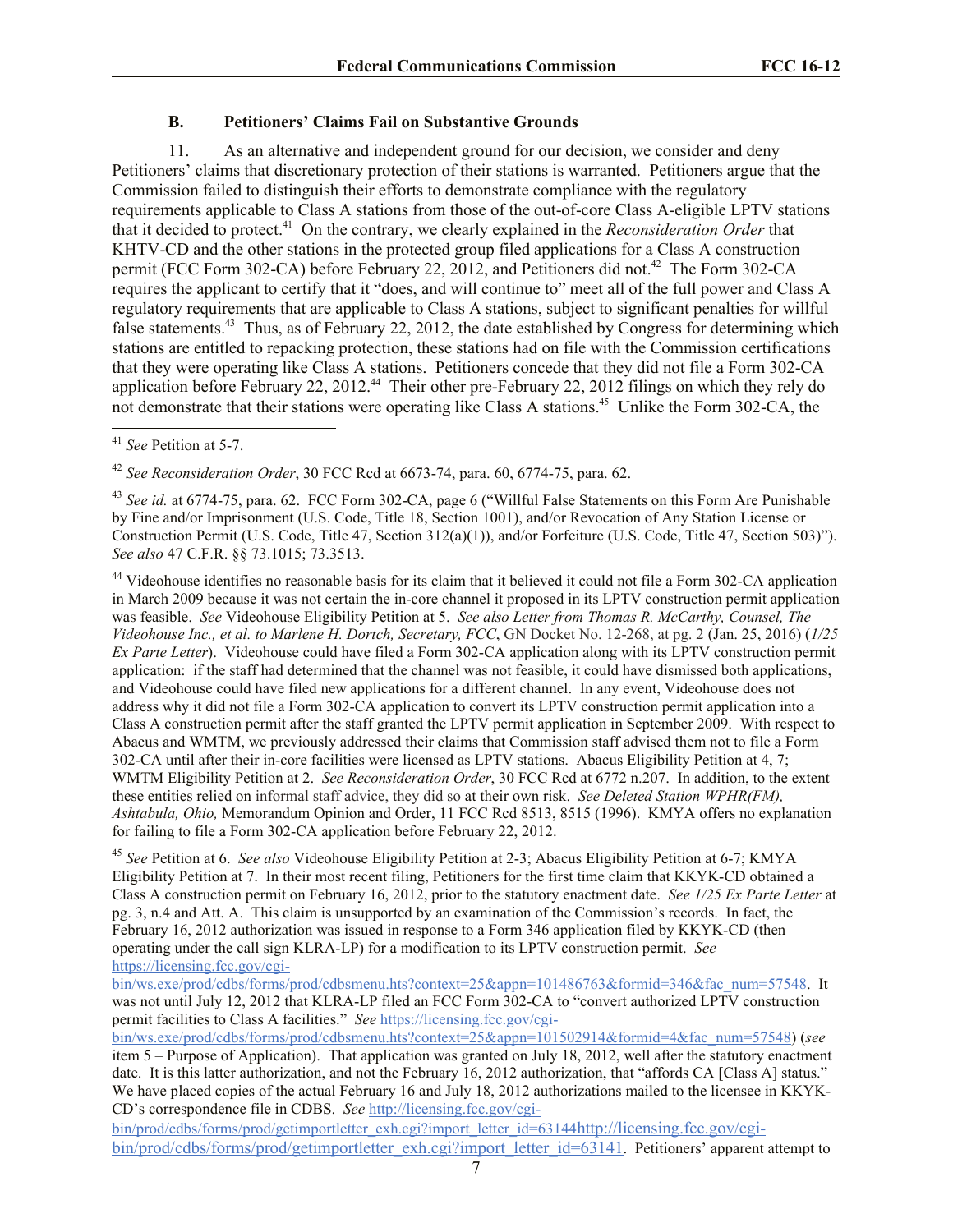documents Petitioners placed in their public inspection files before February 22, 2012 did not certify that their stations were in compliance with the full power requirements that apply to Class A stations.<sup>46</sup> Also unlike the Form 302-CA, the certifications contained in these documents as to compliance with regulatory requirements that apply to Class A stations only were voluntary and unenforceable, making them less reliable indicators as to whether the stations were providing the service required of a Class A station as of February 22, 2012.<sup>47</sup> In addition, Form 302-CA must be filed with the Commission, whereas there is no means to verify when Petitioners' certifications were placed in their public files.<sup>48</sup>

12. Contrary to Petitioners' arguments, it was reasonable for us to limit discretionary repacking protection and auction eligibility to out-of-core Class A-eligible LPTV stations that filed a Form 302-CA application before February 22, 2012, because that is the date established by Congress for determining which stations are entitled to repacking protection.<sup>49</sup> A station that filed a Form 302-CA application before February 22, 2012, demonstrated that it sought to avail itself of Class A status as of

<sup>46</sup> *See* FCC Form 302-CA, Section II, Question 10 ("Operating Requirements. Licensee certifies that it complies with those station operating requirements set forth in subparts H and J of 47 C.F.R. Part 73 that are applicable to Class A stations."). *See also* 47 C.F.R. § 73.6026 (broadcast regulations applicable to Class A stations). Petitioners claim to have met one requirement applicable to full power stations: the airing of children's programming. *See* Petition at 6; Videohouse Eligibility Petition at 3; Abacus Eligibility Petition at 6. In the cases of Abacus and Videohouse, however, the required children's television reporting forms (FCC Form 398) were not filed until the second half of 2012, purporting to cover periods dating back to 2006. *See, e.g*., WOSC, FCC Forms 398 for 1Q2006 through 3Q2012, Question 17 (filed Nov. 5, 2012), available at https://stations.fcc.gov/station-profile/wosccd/programs-list/ (conceding that the reports were filed "late" and that the station was "still in low power TV status" during this period); WPTG, FCC Forms 398 for 1Q2006 through 2Q2012, Question 17 (filed Sept. 24-25, 2012), available at https://stations.fcc.gov/station-profile/wptg-cd/programs-list/ (conceding that the reports were filed "late"). Moreover, Videohouse's FCC Forms 398 concede that WOSC-CD did not comply with certain children's television requirements because the station "has not filed its application for a Class A license." *See, e.g.,* WOSC 1Q2006 FCC Form 398, Question 17. *See also* 47 C.F.R. §§ 73.673, 73.6026. In the case of Petitioner WMTM, the FCC Forms 398 in WIAV's online public file commence in the first quarter of 2013, and say nothing as to whether it was complying with children's programming requirements as of February 22, 2012. *See, e.g*., WIAV, FCC Forms 398, available at https://stations.fcc.gov/station-profile/wiav-cd/programs-list/.

<sup>47</sup> The certifications were voluntary because, at the time they were made, Petitioners were not Class A licensees and had not made the certifications required by the Form 302-CA. In addition, maintenance of a public inspection file was voluntary because LPTV stations are not subject to this requirement. Moreover, a document placed in a public inspection file is not subject to the same penalties as an application filed with the Commission. *See supra* n.43.

<sup>48</sup> Petitioners did not file these certifications in the record. While the certifications are publicly available in the stations' online public file, they were not uploaded until 2014 or 2015. Moreover, in the case of WIAV, there are no certifications in its online public file before the first quarter of 2014, which says nothing as to whether it was pursuing Class A status as of February 22, 2012.

<sup>49</sup> 47 U.S.C. § 1452(b)(2). *See Incentive Auction R&O*, 29 FCC Rcd at 6652-53, para. 186 ("The statutory mandate to make all reasonable efforts to 'preserve' coverage area and population 'served' as of a date certain (February 22, 2012) clearly reflects a Congressional intent to protect or maintain facilities operating on this date."). The Commission has explained that reverse auction participation is limited to the licensees of full power and Class A television stations that will be protected in the repacking process. *See id.* at 6719, para. 357 ("Parity between repacking protections and reverse auction eligibility will further the goals of the incentive auction. . . . [I]t would be meaningless for us to recognize for relinquishment broader rights than those which we would protect in the repacking process. Unprotected usage rights will not affect our repacking flexibility or our ability to repurpose spectrum and thus will have no value in the reverse auction."). Thus, the date for determining auction eligibility is derived from the same February 22, 2012 date for establishing repacking protection.

<sup>(</sup>Continued from previous page)

recast the history of KKYK-CD, like their efforts to demonstrate that they were acting like Class A stations prior to February 22, 2012 based on post-dated public file submissions, *see infra*, nn.45-47 and accompanying text, illustrate the reasonableness of the Commission's bright-line test based on the filing of FCC Form 302-CA.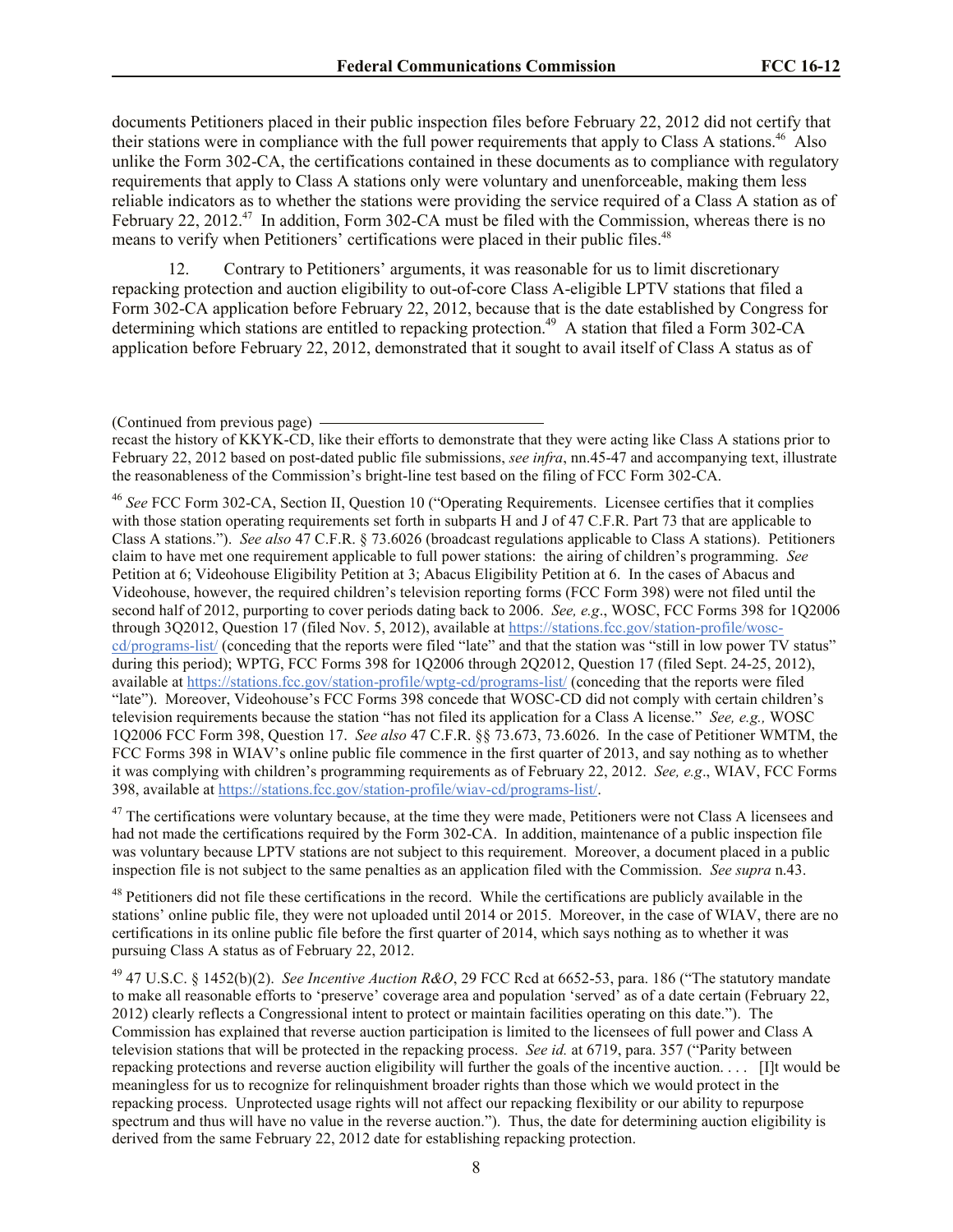that date, and thus warranted protection and auction eligibility under the statutory scheme.<sup>50</sup> Conversely, Petitioners neither requested Class A status, nor demonstrated that they were providing Class A service, until after passage of the Spectrum Act created the potential for Class A status to yield substantial financial rewards through auction participation—over ten years after the CBPA made them eligible for such status.<sup>51</sup> On the date of enactment of the Spectrum Act, Petitioners operated LPTV stations. Congress did not include LPTV stations within the definition of broadcast television licensees entitled to repacking protection,<sup>52</sup> and protecting them as a matter of discretion would significantly constrain the Commission's repacking flexibility.<sup>53</sup> In addition, Petitioners' stations are particularly likely to impact repacking flexibility because they are located in congested markets such as Pittsburgh and Washington, D.C. where the constraints on the Commission's ability to repurpose spectrum through the auction will be greater than in less congested markets.<sup>54</sup>

13. While Petitioners are correct that there was no deadline for out-of-core Class A-eligible LPTV stations to file an application for a Class A construction permit (or an application for a license to cover a Class A facility),<sup>55</sup> a Class A-eligible LPTV station with a Form 302-CA application pending or granted as of February 22, 2012 demonstrated objective steps, prior to enactment of the Spectrum Act, to avail itself of Class A status, subject to all of the regulatory requirements that status entails.<sup>56</sup> Prior to February 22, 2012, these stations invested in broadcast television facilities based on the expectation that the facilities would receive protection as "primary" Class A stations. In contrast, Petitioners only sought Class A status after Congress designated such stations as eligible to participate in the auction – and after the date set by Congress to establish entitlement to repacking protection and auction eligibility.

14. We also reject Petitioners' argument that, regardless of whether they demonstrated that their stations were acting like Class A stations as of February 22, 2012, discretionary protection is warranted based on their overall efforts to achieve Class A status.<sup>57</sup> Soon after enactment of the CBPA in

<sup>54</sup> Accordingly, we reject the comments of the LPTV Coalition and WatchTV alleging that the Petitioners' four stations would have little or no impact on repacking flexibility. *See* LPTV Coalition Reply at 3; WatchTV Comments at 2-3. While some of the protected Class A stations also are located in congested markets, the impact on repacking flexibility is just one of the factors we must consider. *See Incentive Auction R&O*, 29 FCC Rcd at 6655- 77, paras. 192-245 (exercise of discretion to protect facilities beyond the statutory floor requires a careful balancing of factors to carry out Spectrum Act and other goals).

<sup>55</sup> *See* Petition at 7.

 $\overline{\phantom{a}}$ 

<sup>56</sup> *See Reconsideration Order*, 30 FCC Rcd at 6774-75, para. 62.

<sup>50</sup> *See Reconsideration Order*, 30 FCC Rcd at 6774-75, para. 62. The Commission has explained that reverse auction participation is limited to the licensees of full power and Class A television stations that will be protected in the repacking process. *See Incentive Auction R&O*, 29 FCC Rcd at 6719, para. 357.

<sup>51</sup> *Reconsideration Order*, 30 FCC Rcd at 6774-75, para. 62.

 $52$  47 U.S.C. § 1401(6) (defining "broadcast television licensee" as the "licensee of—(A) a full-power television station; or (B) a low-power television station that has been accorded primary status as a Class A television licensee" under section  $73.6001(a)$  of the Commission's Rules),

<sup>53</sup> *Incentive Auction R&O*, 29 FCC Rcd at 6672-75, paras. 237-41. *See also Reconsideration Order*, 30 FCC Rcd at 6777-79, paras. 66-69.

<sup>57</sup> We also reject KMYA's claim that it is entitled to protection under the terms of the *Incentive Auction R&O* and CBPA. *See* KMYA Eligibility Petition at 4, 8. While KMYA held a digital LPTV construction permit as of February 22, 2012, it did not file a Form 302-CA application until after that date. While the Commission stated that a Class A licensee of an analog station as of February 22, 2012 would receive protection of its Class A digital facility if it was licensed by the Pre-Auction Licensing Deadline, KMYA was not a Class A licensee as of February 22, 2012. *See Incentive Auction R&O*, 29 FCC Rcd at 6663-65, paras. 216-17. KMYA is not entitled to protection under Section 336(f)(6)(A) of the CBPA because it did not file an application for a Class A authorization (either a Class A license or a Class A construction permit) with its application for a construction permit to move to an in-core channel. *See Reconsideration Order*, 30 FCC Rcd at 6770-72, paras. 55-58. Rather, KMYA did not file an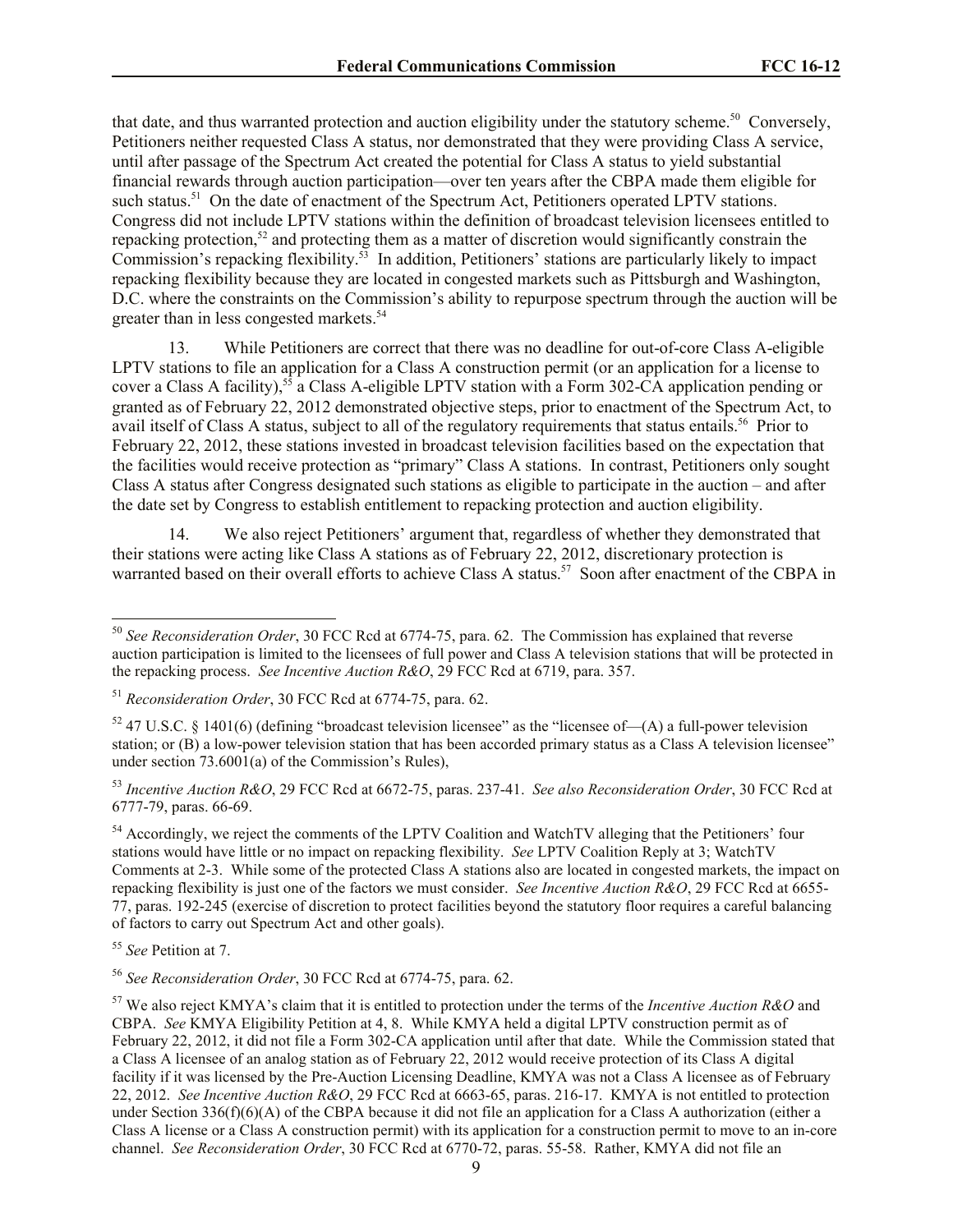1999, the Commission warned that "it would be in the best interest of qualified LPTV stations operating outside the core to try to locate an in-core channel now, as the core spectrum is becoming increasingly crowded and it is likely to become increasingly difficult to locate an in-core channel in the future."<sup>58</sup> Unlike KHTV-CD, which demonstrated that it commenced efforts to achieve Class A status soon after enactment of the CBPA,<sup>59</sup> Petitioners are silent as to any such efforts before 2009, almost a decade after enactment of the CBPA.<sup>60</sup> Videohouse claims that it had to wait until the DTV transition ended in 2009 to seek a new channel because it operated in a "highly congested market" (Pittsburgh), yet Venture demonstrated efforts to find a new channel for KHTV-CD in the even more congested Los Angeles market despite the DTV transition.<sup>61</sup> Furthermore, as discussed above, the evidence presented by Petitioners regarding their efforts to obtain Class A status between 2009 and February 22, 2012 does not demonstrate that they acted like Class A stations during that time period. Granting discretionary protection based on Petitioners' initiation of Class A service after February 22, 2012 would not serve Congress's goal of preserving full power and Class A service as of the Spectrum Act's enactment date.

15. We reject Petitioners' claim that the equities weigh in favor of granting discretionary protection to stations that obtained a Class A license by the Pre-Auction Licensing Deadline (May 29,  $2015$ ) and met other auction-related filing requirements.<sup>62</sup> Petitioners have conveniently found a line that would protect their stations, but the Commission never linked the May 29, 2015 Pre-Auction Licensing Deadline to repacking protection for out-of-core Class A-eligible LPTV stations.<sup>63</sup> On the contrary, the Commission plainly stated that it would *not* protect such stations based on their obtaining Class A licenses by that deadline.<sup>64</sup> By contrast, the line the Commission chose is tied directly to the date established by Congress for repacking protection. As discussed above, Petitioners have not shown that their stations provided the service required of Class A stations before that date, or that they took steps to

(Continued from previous page)

application for a Class A authorization until July 2012, after enactment of the Spectrum Act. KMYA Eligibility Petition at 8.

<sup>58</sup> *Establishment of a Class A Television Service*, MM Docket No. 00-10, Report and Order, 15 FCC Rcd 6355, 6396–97, para. 103 (2000).

<sup>59</sup> *See Incentive Auction R&O*, 29 FCC Rcd at 6671-72, para. 235.

<sup>60</sup> *See* Videohouse Eligibility Petition at 4-9 (discussing facts beginning in March 2009); Abacus Eligibility Petition at 2-7 (discussing facts beginning in October 2009); WMTM Eligibility Petition at 2 (discussing facts beginning in 2009); KMYA Eligibility Petition at 2-8 (discussing facts beginning in 2009). *See Blanca Tel. Co. v. FCC*, 743 F.3d 860, 865-66 (D.C. Cir. 2014) (concluding that the Commission reasonably differentiated among the parties on the basis of their relative diligence in coming into compliance with hearing aid compatibility requirements).

<sup>61</sup> *Compare* Videohouse Eligibility Petition at 4-5 *with Incentive Auction R&O*, 29 FCC Rcd at 6671-72, para. 235.

<sup>62</sup> *See* Petition at 8-10. *See also* Videohouse Eligibility Petition at 2; LPTV Coalition Reply at 2-3; WatchTV Comments at 2-3; Videohouse, Abacus, WMTM, and KMYA Comments to Filings in Support of Petition for Reconsideration, GN Docket No. 12-268 (filed Nov. 17, 2015) at 1-2.

 $63$  The Commission did state that stations that were entitled to mandatory protection (that is, stations that held full power or Class A licenses, or filed a license to cover a full power or Class A facility application, as of February 22, 2012) would receive protection for their modified facilities if the modification was licensed by the Pre-Auction Licensing Deadline. *See Incentive Auction R&O*, 29 FCC Rcd at 6656, para. 195. The Commission also stated that four named full power stations that held construction permits with pre-February 22, 2012 issuance dates but post-February 22, 2012 expiration dates would have to be licensed by the Pre-Auction Licensing Deadline in order to be protected. *See Incentive Auction R&O*, 29 FCC Rcd at 6656, para. 196, 6717, para. 353. These circumstances did not apply to out-of-core Class A-eligible LPTV stations, however. We previously addressed why such stations are unlike the four named full power stations. *See Incentive Auction R&O*, 29 FCC Rcd at 6671 n.725.

<sup>64</sup> *Incentive Auction R&O*, 29 FCC Rcd at 6718 n.1053 ("[W]e will not protect LPTV stations that were eligible for a Class A license but that did not file an application for such license until after February 22, 2012. Although such entities may hold Class A licenses before the Pre-Auction Licensing Deadline, their facilities will not be protected in the repacking process, and thus the spectrum usage rights covered by such facilities will not be recognized for relinquishment.").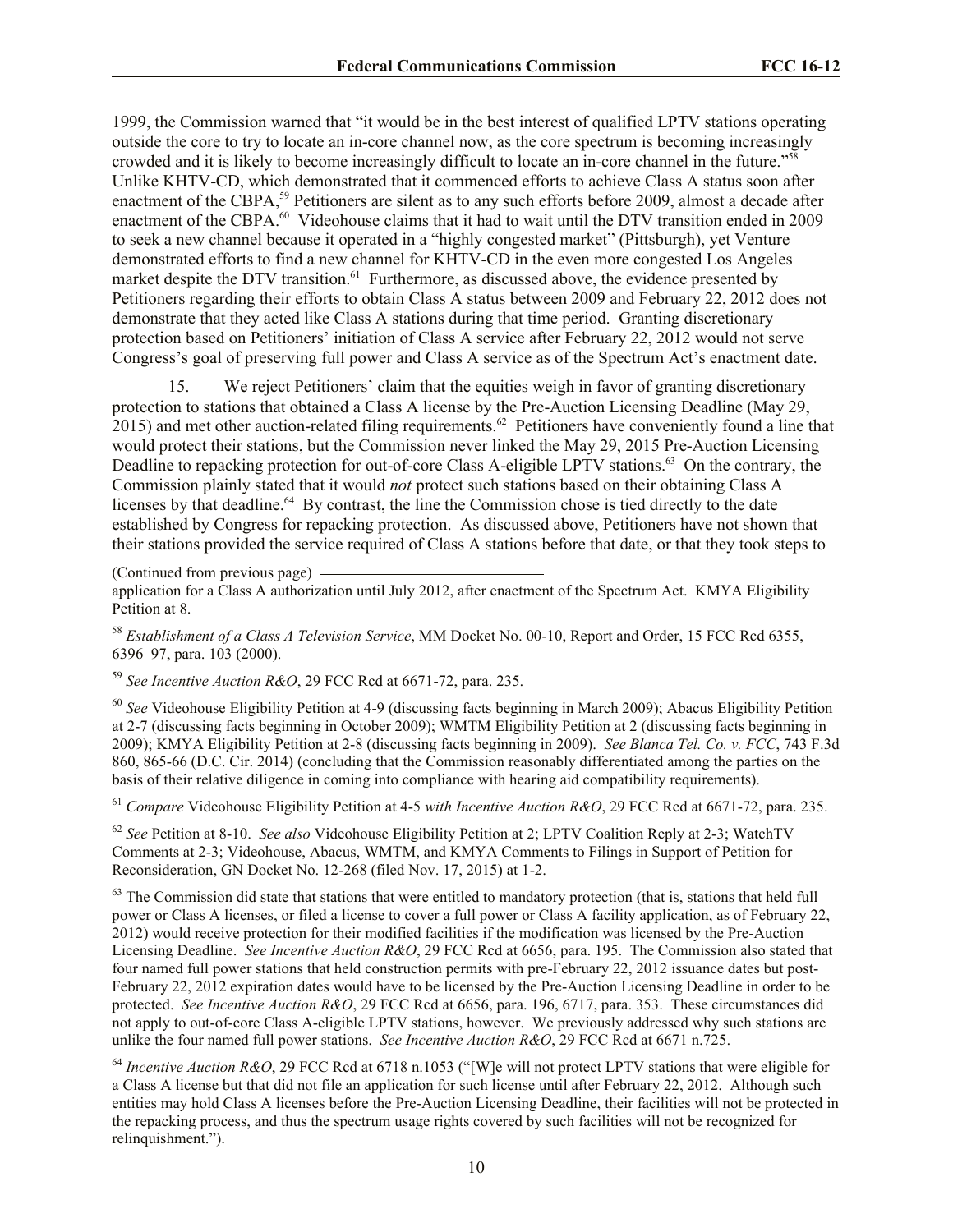avail themselves of Class A status until it was clear that doing so could yield substantial financial rewards through auction participation. Accordingly, we reject the contention that the equities weigh in favor of granting the relief Petitioners seek.<sup>65</sup>

16. Petitioners attempt to buttress their argument for discretionary protection by questioning the validity of the Commission's statement that approximately 100 stations would be eligible for protection if it protected out-of-core Class A-eligible LPTV stations that obtained Class A licenses after February 22, 2012, as Petitioners advocate.<sup>66</sup> But that statement does not bear on the decisional issue presented by the Petition: the reasonableness of the Commission's determination not to protect Petitioners' four stations.<sup>67</sup> As set forth above, the equities do not weigh in favor of granting such protection, regardless of how many stations fell into the relevant category at the time the *Incentive Auction R&O* was adopted.<sup>68</sup>

17. In any event, Petitioners' complaints regarding the Commission's estimate—that it never provided a list of the stations,<sup>69</sup> and that its explanation of how interested parties could identify the stations is unworkable<sup>70</sup>—lack merit. Interested parties were free to compile their own station lists from publicly available data. We explained in the *Reconsideration Order* that the stations can be identified by comparing the publicly available list of LPTV stations whose certifications of Class A eligibility were accepted by the Commission in 2000<sup>71</sup> to the public records in the Commission's Consolidated Database System  $(CDBS)<sup>72</sup>$  to determine which LPTV stations were on out-of-core channels and obtained authorizations for in-core channels, and then determining when the station filed an application for a license to cover a Class A facility. Those stations (both Class A and Class A-eligible LPTV stations) that did not file such an application by February 22, 2012 (with the exception of KHTV-CD) fall into the category identified by the Commission.<sup>73</sup> Petitioners mistakenly argue that the 2000 list cannot be compared to the CDBS records because many stations have converted from analog to digital using a digital companion channel since 2000 and were assigned a new digital facility ID number and call sign in CDBS that cannot be matched with the 2000 list.<sup>74</sup> The new digital facility ID numbers are linked to the  $\overline{a}$ 

<sup>66</sup> Petition at 7-10; *see Incentive Auction R&O*, 29 FCC Rcd at 6670, para. 232, 6671, para. 234. *See also Reconsideration Order*, 30 FCC Rcd at 6770, para. 54.

 $67$  There is no basis for Petitioners' assertion that the Commission somehow concedes that its prior statement is no longer valid by pointing out that it no longer bears on the decisional issue. *See* Letter from Thomas R. McCarthy, et al., Counsel for The Videohouse, Inc., et al, to Marlene S. Dortch, Secretary, Federal Communications Commission, GN Docket No. 12-268, 1-2 (filed Dec. 23, 2012) (*12-23 Ex Parte Letter*). Likewise, Petitioners are mistaken that they "have demonstrated on reconsideration" that the statement was incorrect for the reasons discussed below. *Id.* at 2.

<sup>68</sup> *See supra*, paras. 14-15.

<sup>70</sup> Petition at 7-8.

<sup>74</sup> Petition at 7-8.

<sup>&</sup>lt;sup>65</sup> Courts are "generally unwilling to review line-drawing performed by the Commission unless a petitioner can demonstrate that lines drawn . . . are patently unreasonable, having no relationship to the underlying regulatory problem." *Covad Comm'ns Co. v. FCC*, 450 F.3d 528, 541 (D.C. Cir. 2006) (quoting *Cassell v. FCC*, 154 F.3d 478, 485 (D.C. Cir. 1998)); *see also NASUCA v. FCC*, 372 F.3d 454, 461 (D.C. Cir. 2004).

 $69$  Petition at 7. The LPTV Spectrum Rights Coalition (LPTV Coalition) submits results of its analysis of the number of stations in this category. *See* LPTV Coalition Reply at 2 and Exhibit 1. The LPTV Coalition's analysis is flawed, however, because it includes stations that were downgraded from Class A to LPTV or voluntarily gave up their Class A status*. See id.* Such stations should not be included in this category, which is comprised of Class Aeligible LPTV stations that had not requested Class A television status prior to February 22, 2012.

<sup>&</sup>lt;sup>71</sup> Certificate of Eligibility for Class A Television Station Status, Public Notice, 15 FCC Rcd 9480 (MMB 2000) (*Class A Eligibility PN*).

 $72$  Available at http://licensing.fcc.gov/prod/cdbs/pubacc/prod/cdbs\_pa.htm.

<sup>73</sup> *See Reconsideration Order*, 30 FCC Rcd at 6770 n.194.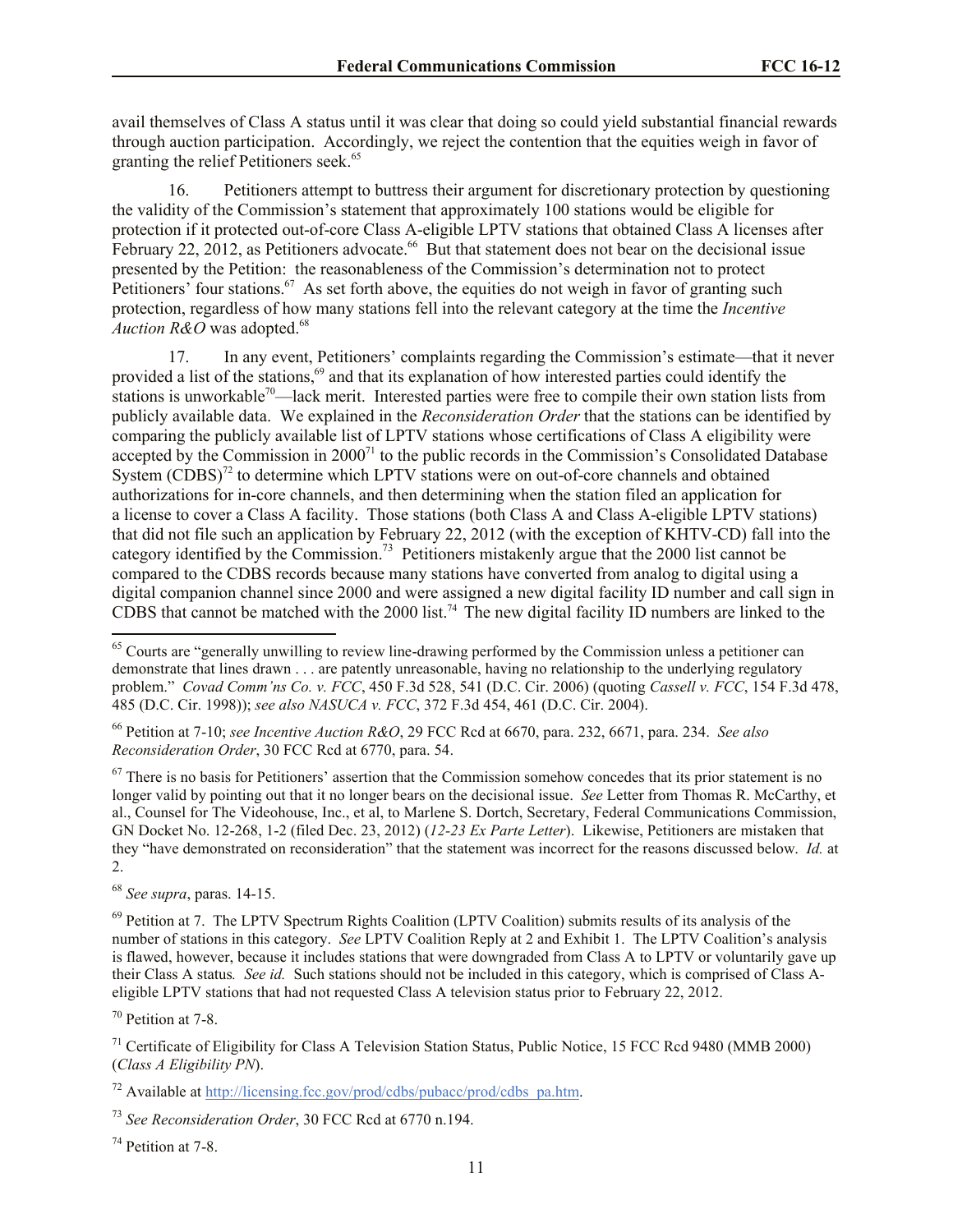former analog facility ID numbers in CDBS, meaning that any change in facility ID numbers does not impede matching stations to the 2000 list.<sup>75</sup> Moreover, after filing the Petition, Petitioners developed their own list of stations based on analysis of the 2000 list and CDBS.<sup>76</sup> Petitioners' November 2015 List confirms that any interested party could have conducted the same exercise as the Commission using publicly-available data. Although Petitioners' analysis does not match the Commission's estimate of approximately 100 stations because Petitioners sought to demonstrate something different, even their analysis does reflect that there are at least 55 stations in the category the Commission defined.<sup>77</sup>

18. We also reject Petitioners' claim that our "refus[al] to consider" their claims on procedural grounds, while at the same time extending discretionary protection to other stations that never filed for reconsideration, arbitrarily discriminated against them.<sup>78</sup> As an initial matter, we did not "refuse to consider" Petitioners' claims. While we dismissed certain claims on procedural grounds, we went on to consider all of their claims (including those we dismissed) on the merits.<sup>79</sup> In any event, the Commission acted within its authority in dismissing or denying Abacus's and Videohouse's 2014 Petitions in the *Reconsideration Order*, but extending protection to other stations that did not ask for reconsideration.<sup>80</sup> First, the Commission did not reconsider the *Incentive Auction R&O* in clarifying that out-of-core Class A-eligible stations that had a Class A construction permit application pending or

l

<sup>76</sup> *See* Videohouse, Abacus, WMTM, and KMYA, Comments to Filings in Support of Petition for Reconsideration, GN Docket No. 12-268, Exhibit 1 (filed Nov. 17, 2015) ("November 2015 List"). In this filing and in a recentlyfiled additional list, *see Letter from Thomas R. McCarthy, Counsel, The Videohouse Inc., et al. to Marlene H. Dortch, Secretary, FCC*, GN Docket No. 12-268, at pg. 2 and Att. A (Jan. 23, 2016), Petitioners purport to demonstrate that theirs are the only Class A stations that the Commission is not protecting as a matter of discretion. As we explain above, however, the equities do not weigh in favor of extending discretionary protection to Petitioners regardless of the number of affected stations. *See supra*, paras. 15-16.

 $77$  Petitioners' November 2015 List includes the 965 LPTV stations on the 2000 list, categorizes them according to what Petitioners view as their current status—auction-eligible, cancelled, downgraded, or licensed as LPTV—and shows their current channels and whether they were formerly on out-of-core channels. Their analysis reflects at least 55 stations in the category the Commission originally identified: Class A-eligible stations that Petitioners categorize as "LP Licensed" (i.e., Class A-eligible) and show as having moved from an out-of-core to an in-core channel. That figure, however, excludes numerous stations included in the Commission's estimate of approximately 100 based on the methodology in the *Reconsideration Order*. For example, Petitioners categorize certain stations as "[d]owngrad[ed]" to LPTV status (presumably meaning that they have abandoned all claims to Class A eligibility or their Class A status has been rescinded) that remain Class A-eligible, *e.g.*, Facility ID numbers 586, 16540, and 28328. And Petitioners' "licensed as low power" and "downgraded" categories both include stations that moved from an out-of-core to an in-core channel but are not shown as such, *e.g*., Facility ID numbers 28943 (channel 66 to channel 25), 51470 (59 to 38), 477 (62 to 48), and 14678 (66 to 14).

<sup>78</sup> *See* Petition at 16-17. Petitioners argue that "[i]f [their] requests for discretionary protection were sufficiently specific to support the grant of discretionary protection to other stations that had not even filed reconsideration petitions, then *a fortiori* Petitioners' requests were sufficiently specific to support their obtaining the same relief." *12-23 Ex Parte Letter* at 2-3. This argument is specious. The pendency of the 2014 Petitions led us to reconsider our decision regarding the extent of discretionary protection, but our action on reconsideration protecting stations that had a Class A application pending or granted as of February 22, 2012 and later obtained a Class A license was not based on the specific facts and arguments regarding Petitioners' stations set forth in the 2014 Petitions.

<sup>79</sup> *See Reconsideration Order*, 30 FCC Rcd at 6769, para. 53 n.183, 6770, para. 54, and 6773-74, paras. 60-61. Moreover, for reasons explained in the *Reconsideration Order*, licensees of the protected Class A stations might have failed to seek reconsideration of the *Incentive Auction R&O* because they reasonably believed their stations were entitled to protection. *See id.* at 6774-75, para. 62 n.228. *See also supra* n.19 and *infra* n.86.

<sup>80</sup> *See* Petition at 10-14. The Commission's action was not a *sua sponte* reconsideration, thus we need not address Petitioners' arguments relating to the Commission's authority to act *sua sponte*. *See id*. at 14-15.

 $75$  In addition, despite Petitioners' claims, Commission staff has never deleted an underlying analog facility ID number associated with a station. Similarly, while a call sign may be "deleted" through the entry of a "D" before a cancelled or revoked station's call sign, the call sign nonetheless remains in the station's record in CDBS. *See, e.g*., http://licensing.fcc.gov/cgi-bin/ws.exe/prod/cdbs/pubacc/prod/sta\_list.pl.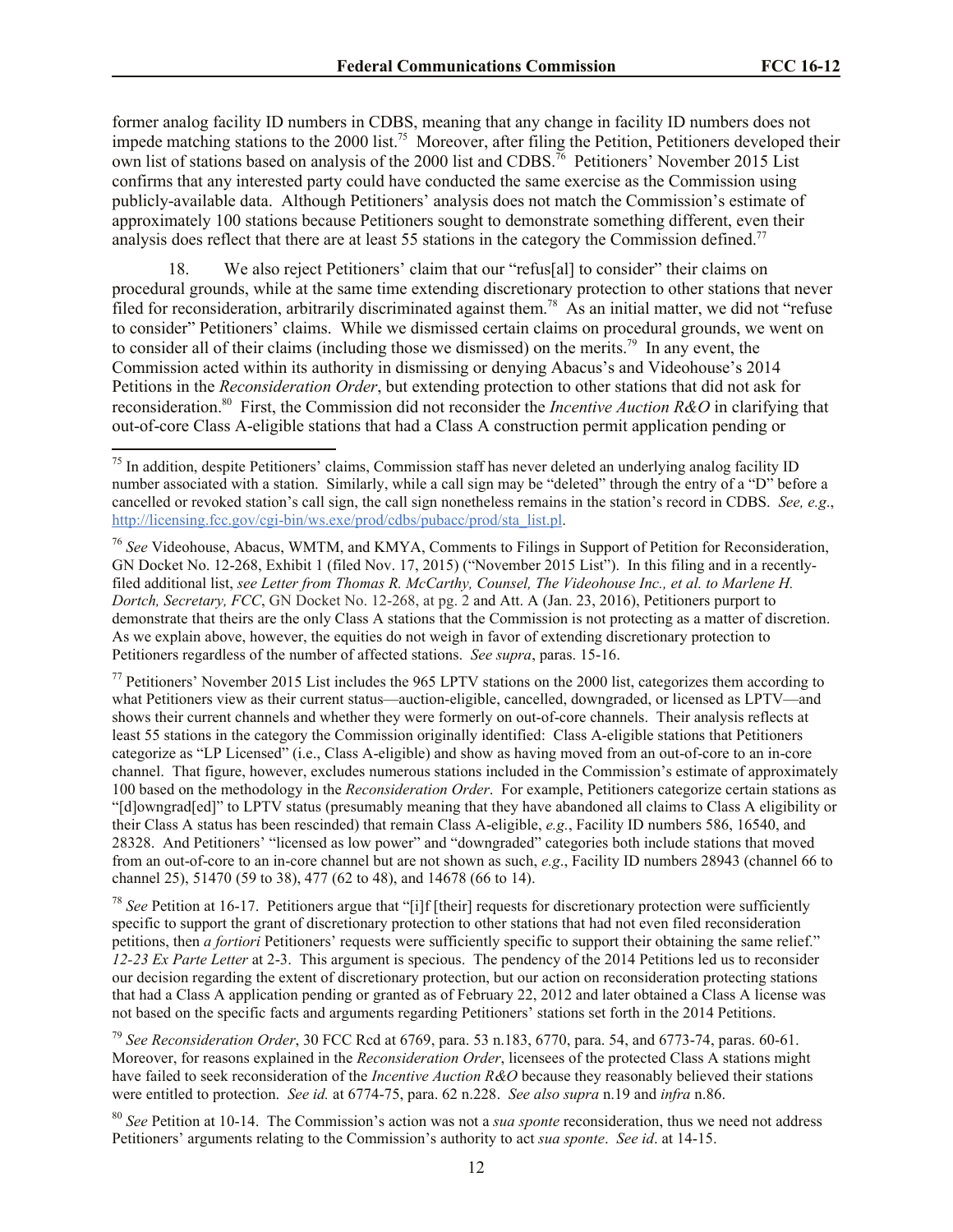granted as of February 22, 2012 and now hold a Class A license are not entitled to mandatory repacking protection.<sup>81</sup> The Commission may act on its own motion to issue a declaratory ruling removing uncertainty at any time.<sup>82</sup> Petitioners are mistaken that there was no ambiguity in the *Incentive Auction R&O* that required clarification.<sup>83</sup> The *Incentive Auction R&O* explained that stations would be entitled to mandatory protection if they held a Class A license or had a "Class A license application" on file as of February 22, 2012.<sup>84</sup> The *Incentive Auction R&O* was ambiguous, however, as to whether a "Class A license application" meant only an application for a license to cover a Class A facility or whether it also meant a Class A construction permit application.<sup>85</sup> Examination of the record also reflected uncertainty as to the scope of mandatory protection under the terms of the *Incentive Auction R&O*. 86 The *Reconsideration Order* clarified this ambiguity.<sup>87</sup>

19. Second, in extending discretionary protection to these stations,<sup>88</sup> the Commission acted well within its authority to act on reconsideration. The Commission is "free to modify its rule on a petition for reconsideration as long as the modification was a 'logical outgrowth' of the earlier version of the rule, . . . and provided the agency gave a reasoned explanation for its decision that is supported by the

<sup>83</sup> *See* Petition at 11 n.36.

l

<sup>84</sup> *Incentive Auction R&O*, 29 FCC Rcd at 6670-71, para. 233; *id*. at 6652-54, paras. 184-89.

<sup>85</sup> For example, some statements indicated that a "Class A license application" meant an application for a license to cover a Class A facility. *See Incentive Auction R&O*, 29 FCC Rcd at 6671-72, para. 235 ("After finally locating and constructing a suitable in-core channel, Venture filed its *Class A license application* just two days after February 22, 2012," meaning an application for a license to cover a Class A facility) (emphasis added); *id*. at 6671-72, para. 235 n.727 ("Venture was granted an in-core construction permit for KHTV-LP, constructed the facility, and filed *a Class A license application* for the in-core channel in July 2001," meaning an application for a license to cover a Class A facility) (emphasis added). Other statements indicated that a "Class A license application" could also mean a Class A construction permit application. *See id.* at 6671-72, para. 235 (in stating that KHTV had a "Class A license application" on file for over a decade, including as of February 22, 2012, referring to a Class A construction permit application, not an application for a license to cover a Class A facility). Moreover, the *Incentive Auction R&O* stated that out-of-core Class A-eligible LPTV stations could have "file[d] for Class A status" when filing for their in-core channel by the September 1, 2011 displacement application deadline, thereby qualifying for mandatory protection. *See id.* at 6671-72, para. 235 n.724. The Media Bureau's practice has been to allow out-of-core Class A-eligible stations to file an application for a Class A permit simultaneously with an application for an in-core LPTV construction permit. *See Reconsideration Order*, 30 FCC Rcd at 6670-71, para. 55. Thus, this statement suggested that filing for a Class A construction permit by September 1, 2011 would entitle a station to mandatory protection.

<sup>86</sup> For example, the stations with a Class A construction permit application pending or granted as of February 22, 2012 and a Class A license now did not file in the reconsideration proceeding, suggesting that they may have interpreted the *Incentive Auction R&O* as granting them mandatory protection. These stations also may have interpreted their inclusion in a June 2014 staff interference study as protected stations protected as indicating their entitlement to mandatory protection. *See Reconsideration Order*, 30 FCC Rcd at 6775, para. 62 n.228. *See also Incentive Auction Task Force Releases Updated Constraint File Data Using Actual Channels and Staff Analysis Regarding Pairwise Approach to Preserving Population Served*, GN Docket No. 12-268, ET Docket No. 13-26, Public Notice, 29 FCC Rcd 5687 (IATF 2014). While the staff study did not state or imply that it represented the final list of protected stations and was not binding on the Commission, it nonetheless may have added to uncertainty as to the scope of mandatory protection.

<sup>87</sup> *Reconsideration Order*, 30 FCC Rcd at 6769, para. 53.

<sup>88</sup> *See id.* at 6774, para. 62.

<sup>81</sup> *See Reconsideration Order*, 30 FCC Rcd at 6769, para. 53.

<sup>82</sup> The Commission's authority to issue declaratory rulings to remove uncertainty is well-established. *See* 47 C.F.R. § 1.2 ("The Commission may, in accordance with Section 5(d) of the Administrative Procedure Act, on motion or on its own motion issue a declaratory ruling terminating a controversy or removing uncertainty."). *See also* 47 U.S.C. § 554(e). The lack of a citation to Section 1.2 of the rules in the *Reconsideration Order* did not undermine the Commission's authority to issue a declaratory ruling. *See* Petition at 14 n.44.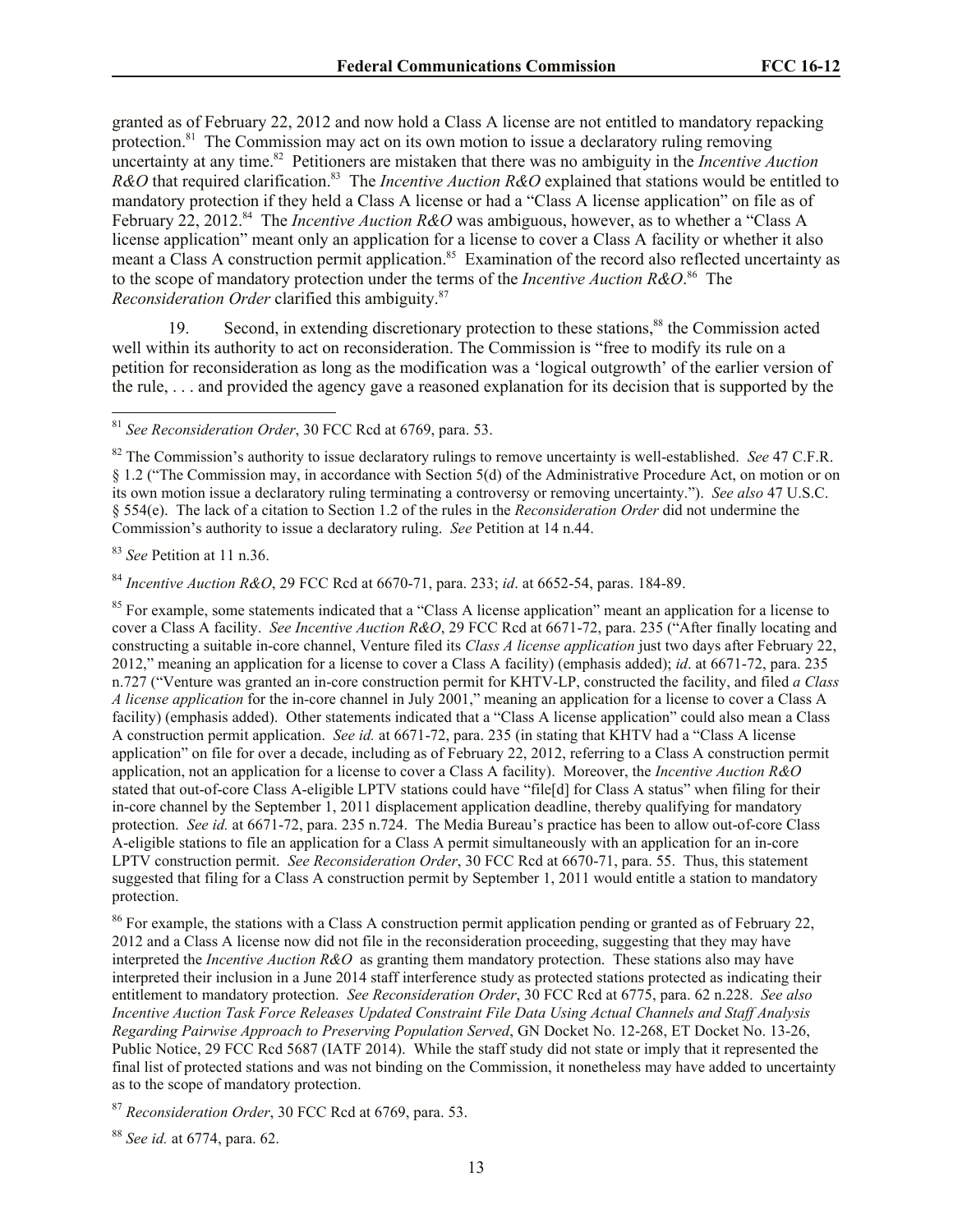record."<sup>89</sup> Here, the issue of which Class A stations to protect in the repacking process, either as required by the Spectrum Act or as a matter of discretion, was squarely within the scope of the *Incentive Auction NPRM*.<sup>90</sup> There is no support for Petitioners' contention that the Commission on reconsideration is limited to either granting or denying the specific relief requested in a petition for reconsideration.<sup>91</sup> The D.C. Circuit rejected this claim in *Globalstar*. 92 Petitioners attempt to distinguish *Globalstar* by arguing that the petitioner in that case requested broadly that the Commission "reverse" its decision, whereas Abacus and Videohouse asked the Commission to extend discretionary protection only to their stations in the 2014 Petitions.<sup>93</sup> This is a distinction without a difference. The 2014 Petitions asked the Commission to reconsider the scope of discretionary protection for out-of-core Class A-eligible LPTV stations that now hold Class A licenses. Both Abacus and Videohouse stated in sweeping terms that the Commission "should exercise its discretion to ensure that similarly situated entities are not subject to arbitrarily disparate treatment.<sup>294</sup> In response, the Commission appropriately reconsidered the scope of discretionary protection for stations in that category and extended protection to a number that it concluded are similarly situated to KHTV-CD, the station in the same category that it already had accorded such protection.<sup>95</sup>

20. Finally, Petitioners complain that the Commission "[w]ithout any explanation" included WDYB-CD on the June 30, 2015 list of eligible stations although, like Petitioners, WDYB-CD's current licensee, Latina, did not file an application for a license to cover a Class A facility until after February 22, 2012 or advocate for protection of its station until after adoption of the *Incentive Auction R&O*. 96 WDYB-CD was included on the June 30, 2015 list in light of our decision to protect stations that "hold a

<sup>90</sup> *See Incentive Auction NPRM*, 27 FCC Rcd at 12390, para. 98 (interpreting the Spectrum Act as requiring preservation only with regard to facilities that were licensed, or for which an application for license to cover was on file, as of February 22, 2012); *see id*. at 12398, para. 116 (seeking comment on whether to "protect any other authorized full power or Class A television station facilities in the repacking process").

<sup>91</sup> *See* Petition at 12.

l

<sup>92</sup> *See Globalstar*, 564 F.3d at 485 (rejecting Globalstar's argument that its request for reconsideration was "so narrow in scope" that it "did not open the door" for the Commission to adopt a wholly different approach). In *Globalstar*, the Commission required Globalstar to share certain frequencies with Iridium that were previously licensed exclusively to Globalstar. *See id*. at 481-83. In its reconsideration petition, Globalstar argued that sharing was infeasible and urged the Commission to reverse its decision. *See id*. On reconsideration, the Commission licensed the disputed frequencies exclusively to Iridium, something Globalstar never asked the Commission to do. *See id*.

<sup>93</sup> *See* Petition at 12 n.38.

<sup>94</sup> *See* Abacus 2014 Petition at 7; Videohouse 2014 Petition at 7.

 $95$  Because the Commission addressed the specific issue that was presented by the 2014 Petitions, the suggestion that the Commission exercised "unbounded discretion" on reconsideration lacks merit. *See* Petition at 13-14 (claiming that unbounded agency discretion to alter a decision on reconsideration would undermine the interest in administrative finality and conflict with the practice of courts to assess the overlap between a petition for reconsideration and a judicial appeal to determine whether the latter should be held in abeyance, because the agency could modify its decision on reconsideration without regard to the contents of the petition).

<sup>96</sup> *12-23 Ex Parte Letter* at 2-3, citing *Office of Engineering & Technology Releases Final Version of TVStudy and Releases Baseline Coverage Area and Population Served Information Related to Incentive Auction Repacking*, 30 FCC Rcd 6964, 6979 (June 20, 2015).

<sup>89</sup> *AT&T Corp. v. FCC,* 113 F.3d 225, 229 (D.C. Cir. 1997) (a "rulemaking is not final pending [the] resolution" of a timely filed petition for reconsideration, and a reconsideration order is "properly viewed as a further step in the ongoing [] rulemaking, rather than a commencement of a new rulemaking proceeding. . . . [T]he court must consider the entire rulemaking record from the commencement of the proceeding.") (citations omitted); *see Globalstar, Inc. v. FCC*, 564 F.3d 476, 485 (D.C. Cir. 2009) ("[O]nce Globalstar petitioned for reconsideration of the *2004 Order*, the Commission was free to reconsider the entire record dating back to the *2003 NPRM* and to modify the spectrum plan 'provided [it] gave a reasoned explanation for its decision that is supported by the record.'") (citations omitted).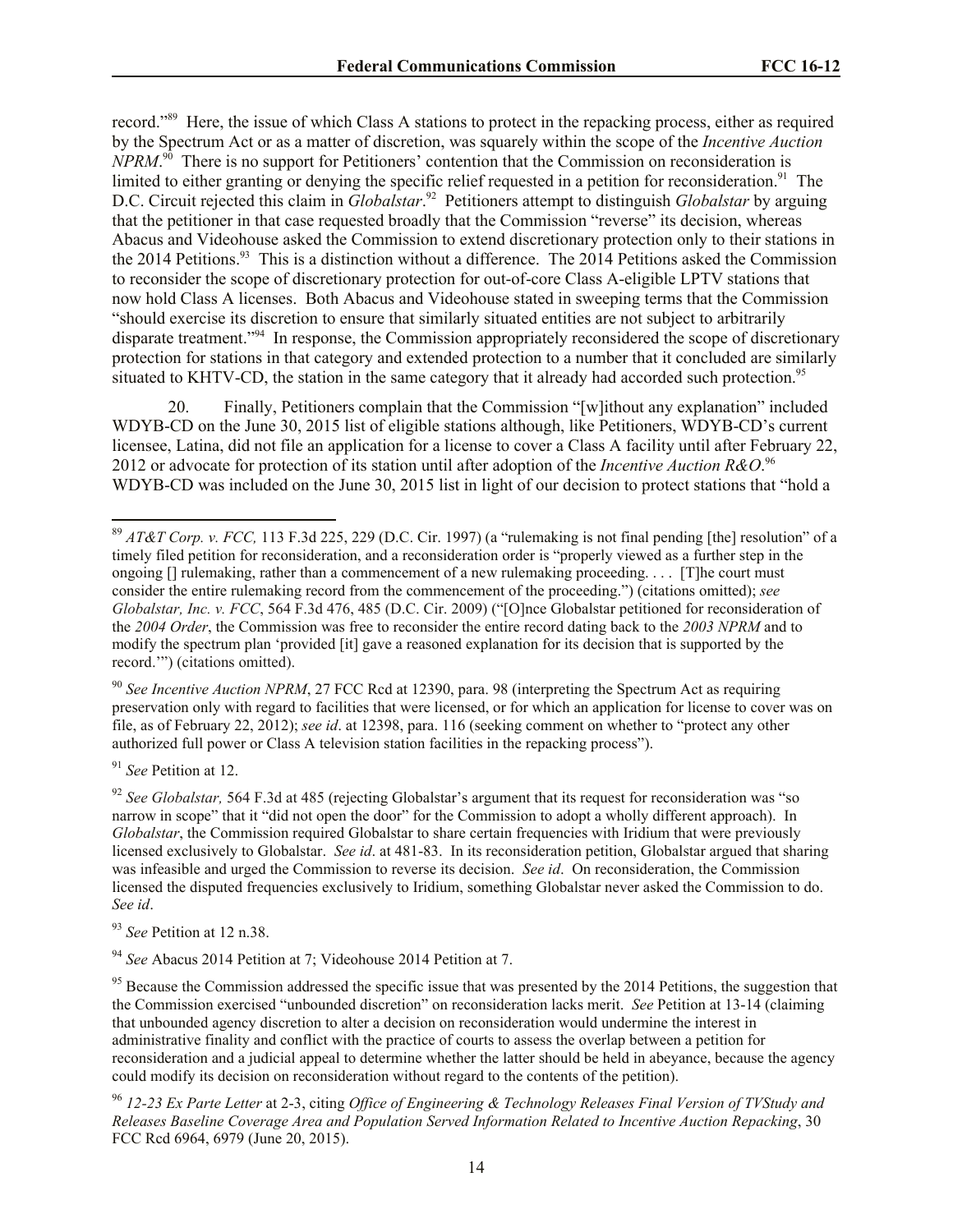Class A license today and that had an application for a Class A construction permit pending or granted as of February 22, 2012."<sup>97</sup> Further examination of the record reveals, however, that WDYB-CD did not have an application for a Class A authorization pending or granted as of February 22, 2012. WDYB-CD's prior licensee obtained a Class A construction permit prior to that date, but the permit expired in December 2011.<sup>98</sup> Instead of constructing the Class A station, Latina filed an application for an LPTV construction permit for WDYB-CD in February 2011, which superseded the Class A construction permit.<sup>99</sup> The LPTV application did not require a certification that WDYB-CD was and would continue to meet all of the full power and Class A regulatory requirements that are applicable to Class A stations.<sup>100</sup> WDYB-CD was constructed and operated as an LPTV station until November 2012.<sup>101</sup> Thus, Latina was not pursuing Class A status before the Commission as of February 22, 2012.

21. We disagree with Latina that WDYB-CD properly was included in the eligible stations list simply because it had a Class A authorization prior to February 22, 2012, regardless of its status as of that date.<sup>102</sup> Latina's argument that our authority on reconsideration is limited to granting or denying the relief requested by Petitioners fails for the same reasons as Petitioners' arguments regarding our authority to act on reconsideration.<sup>103</sup> We also find unpersuasive Latina's recent estoppel and notice arguments.<sup>104</sup> Latina maintains that it relied on the standard the Commission announced in the *Second Order on Reconsideration*, its inclusion in eligibility notices beginning in June 2015, and the Commission's statements regarding WDYB-CD in litigation. Latina's reliance on the *Second Order on Reconsideration* was misplaced: as Petitioners point out, the Commission specifically rejected Latina's argument that it was entitled to protection because it was similarly situated to Petitioners,<sup>105</sup> and Latina never argued that it was entitled to protection on any other basis until filing its *1/22 Ex Parte Letter*. The eligibility notices that Latina cites emphasized that they were neither final nor intended to decide

<sup>98</sup> *See* FCC File No. BDISTTA-20060922ACY, available at https://licensing.fcc.gov/cgibin/ws.exe/prod/cdbs/forms/prod/cdbsmenu.hts?context=25&appn=101150459&formid=401&fac\_num=41375.

<sup>99</sup> *See* FCC File No. BDISDTL-20110215ACR, available at https://licensing.fcc.gov/cgi-

bin/ws.exe/prod/cdbs/forms/prod/cdbsmenu.hts?context=25&appn=101418026&formid=346&fac\_num=41375. We therefore disagree with Latina that it is similarly situated to KHTV-CD. *See Letter from Nora Crosby Soto, Manager, Latina Broadcasters of Daytona Beach, LLC to Marlene H. Dortch, Secretary, FCC,* GN Docket No. 12- 268, at 6-8 (Jan. 22, 2015) (*1/22 Ex Parte Letter*).KHTV-CD had a pending application for a Class A authorization on file as of February 22, 2012. *Reconsideration Order*, 30 FCC Rcd at 6673-74, para. 60. Latina does not contest that it had no pending Class A application on file as of February 22, 2012. *See 1/22 Ex Parte Letter*. Additionally, Venture, KHTV-CD's licensee, timely submitted the facts and circumstances that it maintained justified protection of KHTV-CD, *see supra*, para. 8, whereas Latina did not.

<sup>100</sup> Subject to the Form 302-CA certification requirements, Latina could have filed for a Class A construction permit for WDYB-CD or converted the LPTV construction permit for the station to a Class A construction permit prior to February 22, 2012. *See supra*, n.43 and accompanying text.

<sup>101</sup> *See* FCC File No. BLDTL-20121011AAE, available at https://licensing.fcc.gov/cgi-

bin/ws.exe/prod/cdbs/forms/prod/cdbsmenu.hts?context=25&appn=101518529&formid=347&fac\_num=41375 and BLDTL-20121115ACK, available at https://licensing.fcc.gov/cgi-

bin/ws.exe/prod/cdbs/forms/prod/cdbsmenu.hts?context=25&appn=101520361&formid=4&fac\_num=41375.

<sup>102</sup> *See Letter from Latina Broadcasters of Daytona Beach, LLC to Marlene H. Dortch, Secretary, FCC*, GN Docket No. 12-268, pg. 3 (Dec. 31, 2015).

<sup>103</sup> *Id.* at 2. *See supra*, para. 18.

<sup>104</sup> *See 1/22 Ex Parte Letter* at 9-13.

<sup>105</sup> *See supra*, n. 95.

l

<sup>97</sup> *Reconsideration Order*, 30 FCC Rcd at 6675, para. 62 (explaining that, unlike the stations the Commission decided to protect in the *Reconsideration Order*, "petitioners did not certify *continuing* compliance with Class A requirements in an application filed with the Commission until after the enactment of the Spectrum Act") (emphasis added).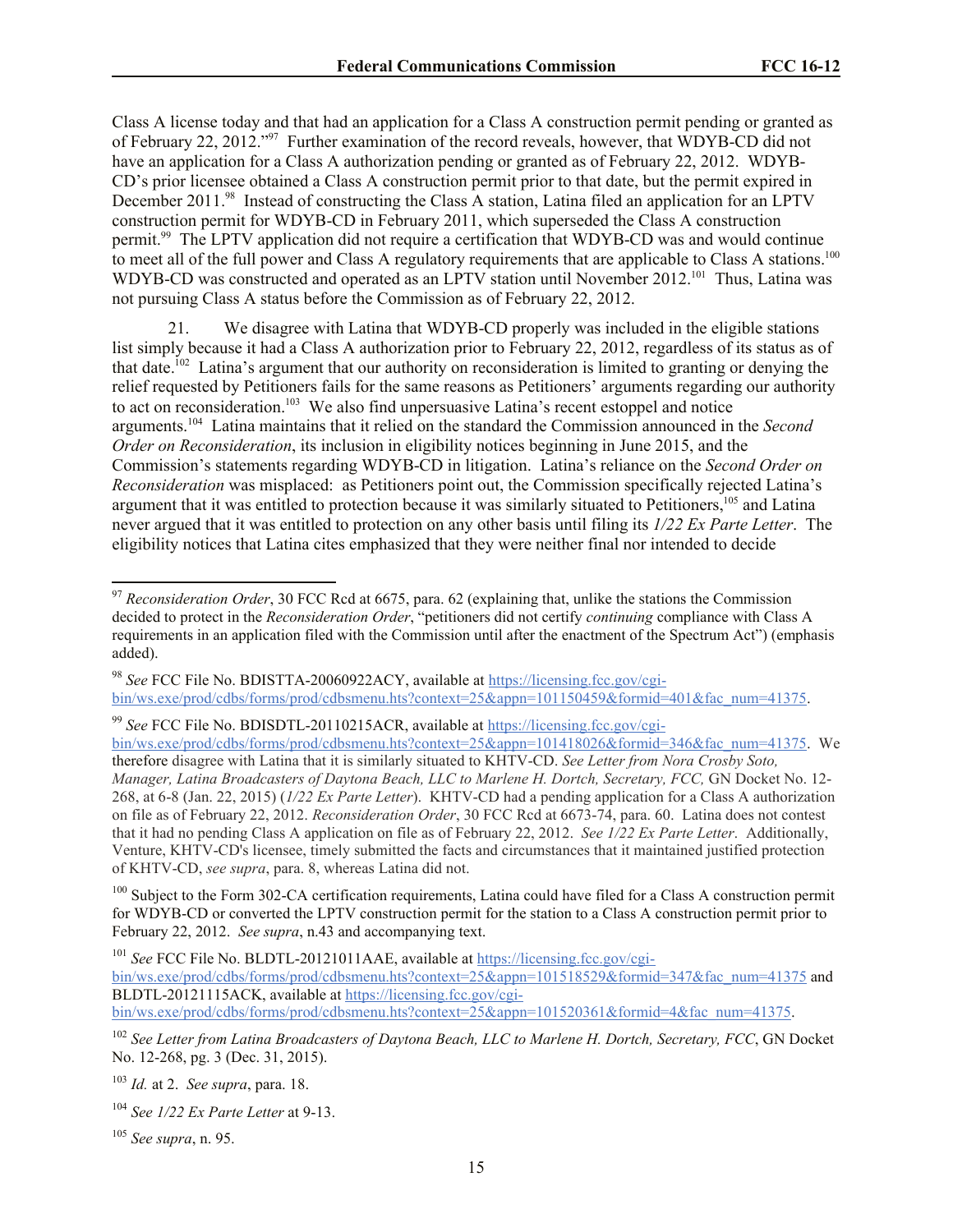eligibility issues. For example, the June 9, 2015 public notice stated that it was "not intended to pre-judge [the] outcome" of pending reconsideration petitions regarding the scope of protection,<sup>106</sup> a June  $30, 2015$ public notice emphasized that "the list of stations included in the baseline data released today is not the final list of stations eligible for repacking protection,"<sup>107</sup> and the most recent public notice listing eligible stations noted the possibility of revisions to the baseline data.<sup>108</sup> Finally, before the D.C. Circuit, the Commission merely pointed out that, unlike Petitioners' stations, Class A construction permits had been obtained for WDYB-CD prior to February 22, 2012, without stating that this factual distinction entitled WDYB-CD to protection under the standard in the *Second Order on Reconsideration*. We therefore conclude that WDYB-CD is not entitled to discretionary repacking protection or eligible to participate in the reverse auction.

22. In the Incentive Auction Report and Order, and again in the Second Reconsideration Order, the Commission determined that if a Class A station obtains a license after February 22, 2012, but is displaced by the auction repacking process, it will be eligible to file for a new channel in one of the first two filing opportunities for alternate channels.<sup>109</sup> WDYB-CD would be eligible to file such a displacement application. Previously, we delegated authority to the Media Bureau to determine whether such stations should be allowed to file during the first or the second filing opportunity.<sup>110</sup> We now direct the Media Bureau to allow such stations to file during the first filing opportunity.<sup>111</sup>

## **IV. ORDERING CLAUSES**

l

23. **IT IS ORDERED** that, pursuant to Section 405 of the Communications Act of 1934, as amended, 47 U.S.C. § 405, and Section 1.429 of the Commission's rules, 47 C.F.R. § 1.429, the Petition for Reconsideration filed by The Videohouse, Inc., Abacus Television, WMTM, LLC, and KMYA, LLC **IS DISMISSED AND/OR DENIED** to the extent described herein.

24. **IT IS FURTHER ORDERED** that WDYB-CD, Daytona Beach, Florida, which is licensed to Latina Broadcasters of Daytona Beach, LLC, is not entitled to discretionary repacking protection or eligible to participate in the reverse auction.

25. **IT IS FURTHER ORDERED** that this Order on Reconsideration **SHALL BE EFFECTIVE** upon release.

FEDERAL COMMUNICATIONS COMMISSION

## Marlene H. Dortch

<sup>110</sup> *Reconsideration Order*, 30 FCC Rcd at 6775, para. 63; *Incentive Auction R&O*, 29 FCC Rcd at 6794 para. 554.

<sup>106</sup> *Media Bureau Announces Incentive Auction Eligible Facilities and July 9, 2015 Deadline for Filing Pre-Auction Technical Certification Form*, DA 15-679 n.21 (Media Bur. June 9, 2015).

<sup>107</sup> *Office of Engineering and Technology Releases Final Version of TVStudy and Releases Baseline Coverage Area and Population Served Information Related to Incentive Auction Repacking*, DA 15-768, pg. 2 (OET June 30 2015).

<sup>108</sup> *Incentive Auction Task Force Releases Revised Baseline Data and Prices for Reverse Auction; Announces Revised Filing Window Dates*, DA 15-1296, n.4 (Nov. 12, 2015).

<sup>109</sup> *See Reconsideration Order*, 30 FCC Rcd at 6775, para. 63; *Incentive Auction R&O*, 29 FCC Rcd at 6671, para. 234.

 $111$  In the event of mutual exclusivity with an application from a full power or Class A station entitled to repacking protection the application of the full power or Class A station will prevail. *See Incentive Auction R&O*, 29 FCC Rcd at 6794, para. 554 ("we will provide a priority to any station that demonstrates that it is unable to construct facilities that meet the technical parameters specified in the *Channel Reassignment PN*, or the permissible coverage variance discussed above, for reasons beyond its control.").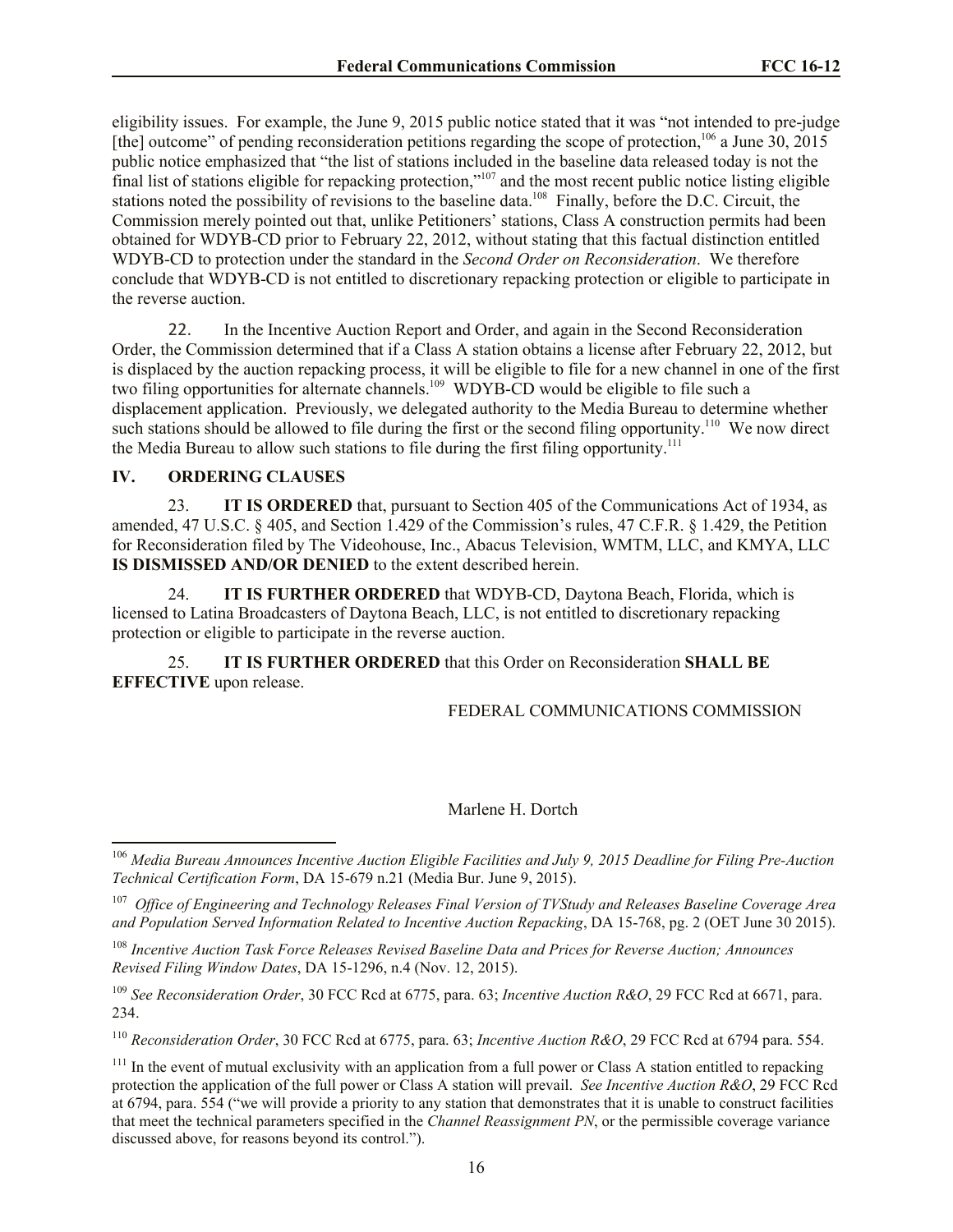Secretary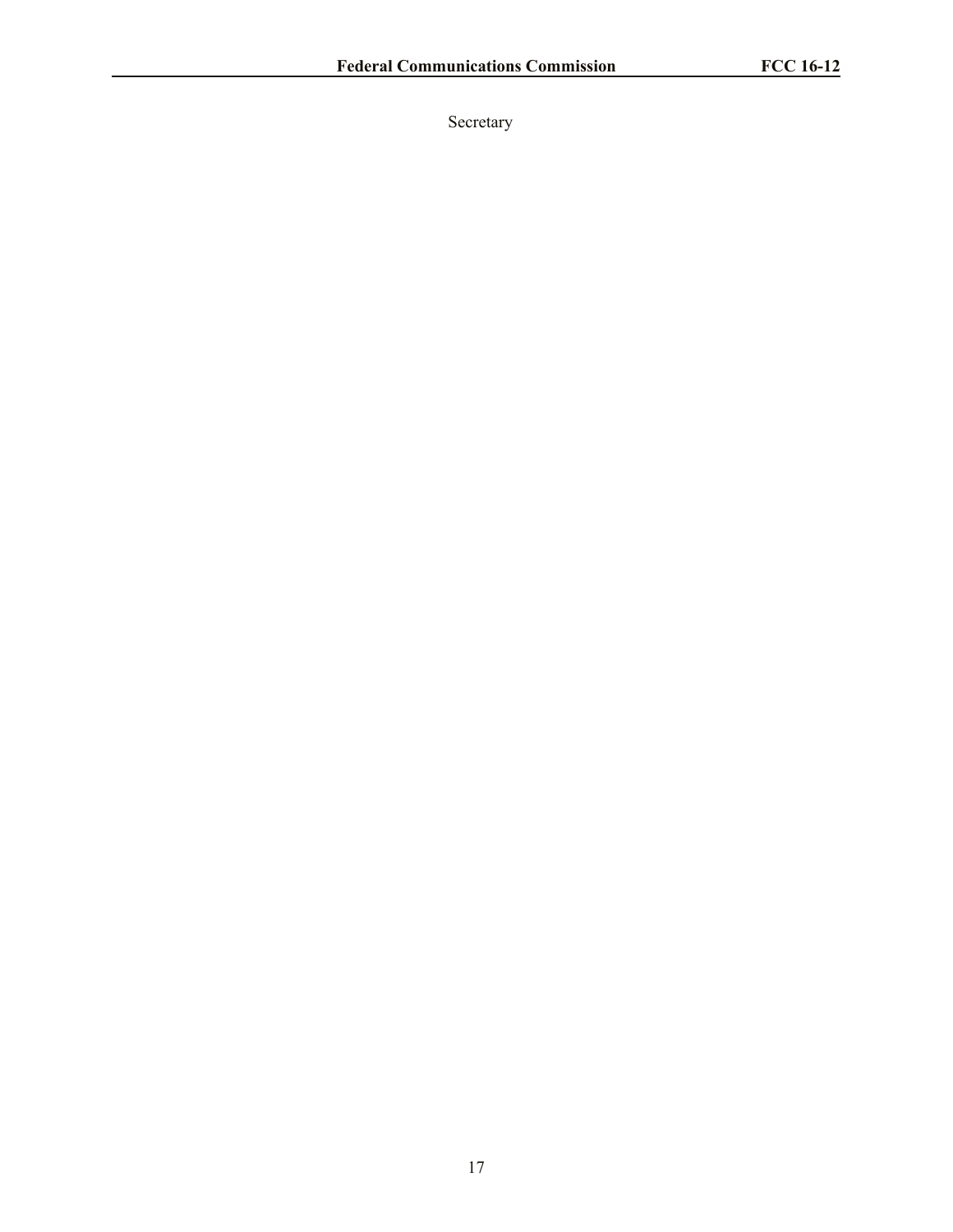## **DISSENTING STATEMENT OF COMMISSIONER AJIT PAI**

# Re: *Expanding the Economic and Innovation Opportunities of Spectrum Through Incentive Auctions*, GN Docket No. 12-268.

In this *Order*, the Commission decides to ignore Will Rogers' famous advice: "If you find yourself in a hole, stop digging."

The hole in this case involves the Commission's repeated attempts to separate those "out-of-core" Class A-eligible LPTV stations receiving discretionary repacking protection in the incentive auction from those not receiving such protection. Unfortunately, the Commission's latest decisions make the hole deeper—in particular, the decision to maintain such protection for KHTV while stripping it from Latina Broadcasters of Daytona Beach, LLC's WDYB, one of the few full-power or Class A television stations in the country owned by a Hispanic woman. This is all the more unfair because the Commission had repeatedly represented to Latina that its station would be protected, only to reverse course here less than two months before the start of the incentive auction. This will make it difficult for Latina to obtain full and fair review of its claims in court. For all these reasons, I am unable to support this *Order*.

I.

The mishandling of this issue began two years ago. In 2014, the Commission took its first stab at deciding which Class A television stations would be eligible for the incentive auction (and thus protection during the post-auction repacking process). It stated that any Class A station with an application for a license to cover a Class A facility on file or granted as of February 22, 2012 (the date of the Spectrum Act's enactment) was entitled to such protection as a matter of law.<sup>1</sup> I agreed with that determination.

However, the Commission also went on to give so-called "discretionary protection" to one Class A station that did not meet that standard. That station was KHTV, which is located in the Los Angeles, California market.<sup>2</sup> This special exception, in my view, stuck out like a sore thumb and could not be justified. Yes, KHTV had tried (but failed) to transition to Class A status prior to February 22, 2012. But so had many other out-of-core Class A-eligible stations in markets where spectrum was tough to come by, and all the Commission had to say to those stations was that they were out of luck. I knew that if we granted KHTV special treatment, other out-of-core Class A-eligible stations would ask for the same benefit, and it would be difficult to deny their requests. And I found it exceptionally curious that the Commission would be going out of its way to grant repacking protection to an additional television station in Los Angeles, one of the most spectrum-constrained markets in the country. Let's just say that course of action was not at all consistent with the general tenor of the Commission's other decisions in this proceeding. For all of these reasons, Commissioner O'Rielly and I asked that the exception for KHTV be removed from the *Incentive Auction Order*. Unfortunately, we fell one vote short.

Sure enough, two out-of-core Class A-eligible stations shortly thereafter filed "me too" petitions for reconsideration, asking the Commission to protect them in the same manner that it had protected KHTV. The Commission realized that granting special discretionary protection to KHTV alone would not be defensible as a matter of law or equity. So it decided to extend discretionary protection to any station that did not construct in-core Class A facilities until after February 22, 2012, *provided that it had requested (or had been granted) a Class A construction permit by that date*. 3 This change protected

 1 *See Expanding the Economic and Innovation Opportunities of Spectrum Through Incentive Auctions*, GN Docket No. 12-268, Report and Order, 29 FCC Rcd 6567, 6652–54, paras. 185–89 (2014) (*Incentive Auction Order*).

<sup>2</sup> *See Incentive Auction Order*, 29 FCC Rcd at 6671–72, para. 235.

<sup>3</sup> *See Expanding the Economic and Innovation Opportunities of Spectrum Through Incentive Auctions*, GN Docket No. 12-268, Second Order on Reconsideration, 30 FCC Rcd 6746, 6769, para. 53 (2015) (*Reconsideration Order*).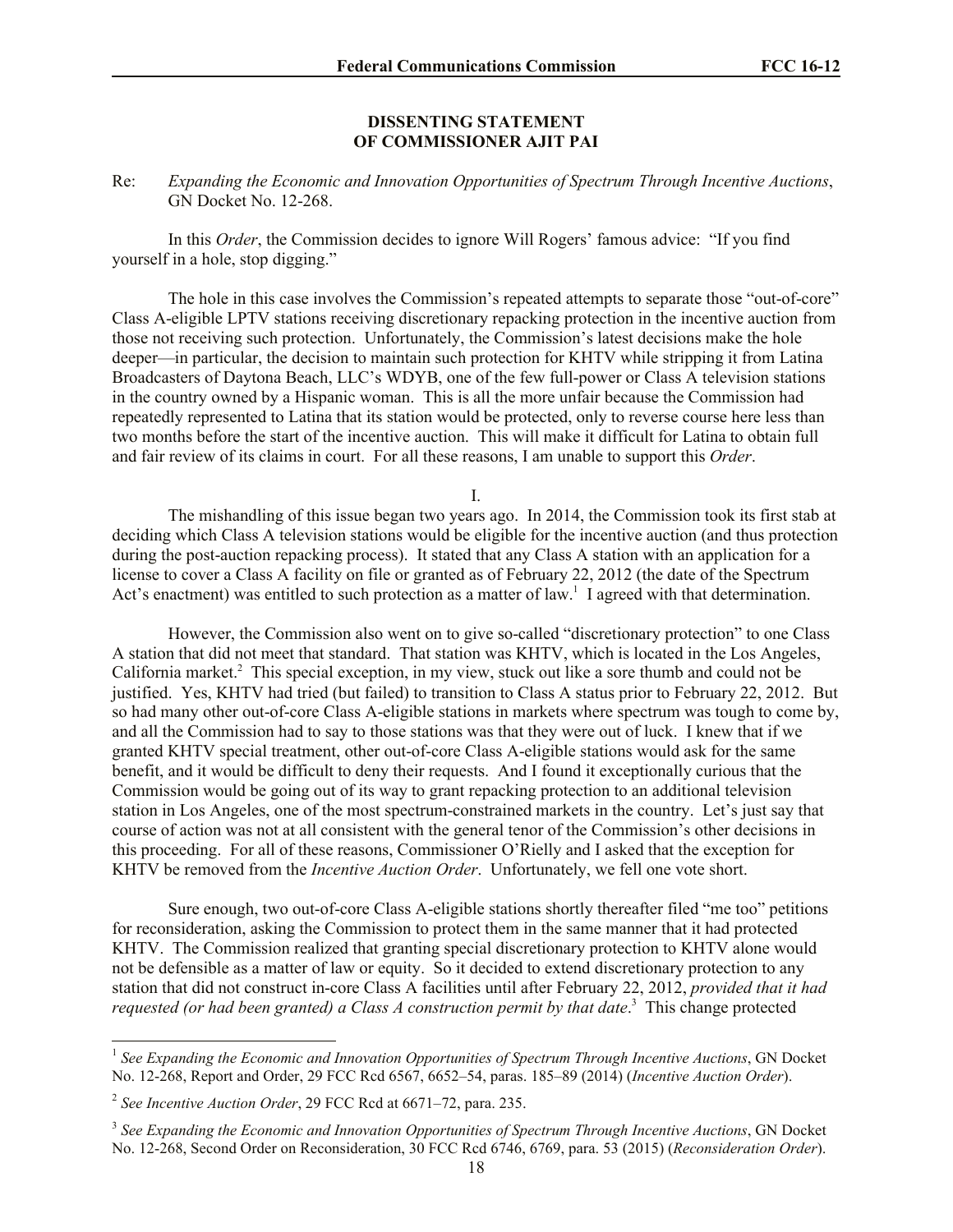approximately 12 additional stations (including Latina), although strangely it did nothing to help those stations that had actually filed the petitions for reconsideration in 2014. At the time, I had some reservations about this new approach. But I felt that it was fairer than the Commission's original decision and voted for it.

Four Class A broadcasters that did not benefit from the Commission's change of heart then filed a petition for reconsideration of last year's decision. This *Order* responds to that petition and represents the Commission's third attempt to figure out which Class A stations should receive discretionary protection. While the Commission here does not grant protection to any additional stations, it does remove Latina's protection, even though no party has ever sought that result. Moreover, as explained below, the Commission maintains KHTV's protection even as it withdraws Latina's, despite the fact that there is no meaningful distinction between the two station's circumstances. So KHTV once again benefits from special treatment while a minority- and female-owned television station is left out in the cold.

II.

In its 2015 decision, the Commission agreed to protect stations "that hold a Class A license today and that had an application for a Class A construction permit pending or granted as of February 22, 2012."<sup>4</sup> There is no dispute that Latina's station holds a Class A station license and held it at the time of the Commission's 2015 decision. It is also the case that Latina's station had an application for a Class A construction permit granted as of February 22, 2012. Specifically, the FCC granted such applications on January 18, 2002, and December 2, 2008.

It should therefore come as no surprise that the Commission included Latina's station in the June 2015 list of all television stations eligible for protection in the repacking process, the October 2015 list of opening prices for all protected stations, and the October/November 2015 final constraint files to be used by the repacking software during the incentive auction.

In seeking a writ of mandamus from the D.C. Circuit last December, the petitioners here argued that they too were entitled to protection because their stations were in the same boat as Latina's. The Commission disagreed, however, responding that "[u]nlike petitioners' stations, WDYB [*i.e.*, Latina] had obtained in-core Class A construction permits before February 22, 2012 . . . . Latina, therefore, is not 'similarly situated' to Videohouse' or the other petitioners."<sup>5</sup>

Yet fewer than 50 days later and fewer than 50 days before the start of the incentive auction, the Commission does a 180, kicking Latina's station out of the auction and removing its protection during the repacking process. Why? The Commission suddenly claims that Latina did not have an application for a Class A authorization pending or granted as of February 22, 2012. Specifically, it states that Latina's 2008 permit expired in 2011. (Latina's 2001 application, which was granted in 2002, is never mentioned.)

The relevant question is therefore whether Latina had an application for a Class A authorization granted as of February 22, 2012. The Commission's CDBS database says today that the current status for both of Latina's applications is "GRANTED." And there is no dispute that this is what the database showed on February 22, 2012. The matter is more complicated than that, however. With respect to

(Continued from previous page)

5 Federal Communications Commission, Opposition to Emergency Petition for Writ of Mandamus, *In re Videohouse, Inc.*, Docket No. 14-1486, at 7–8 & n.2 (D.C. Cir. filed Dec. 28, 2015).

The form in question is FCC Form 302-CA, "Application for Class A Television Broadcast Station Construction Permit or License," available at https://transition.fcc.gov/Forms/Form302-CA/302ca.pdf.

<sup>4</sup> *Reconsideration Order*, 30 FCC Rcd at 6675, para. 62.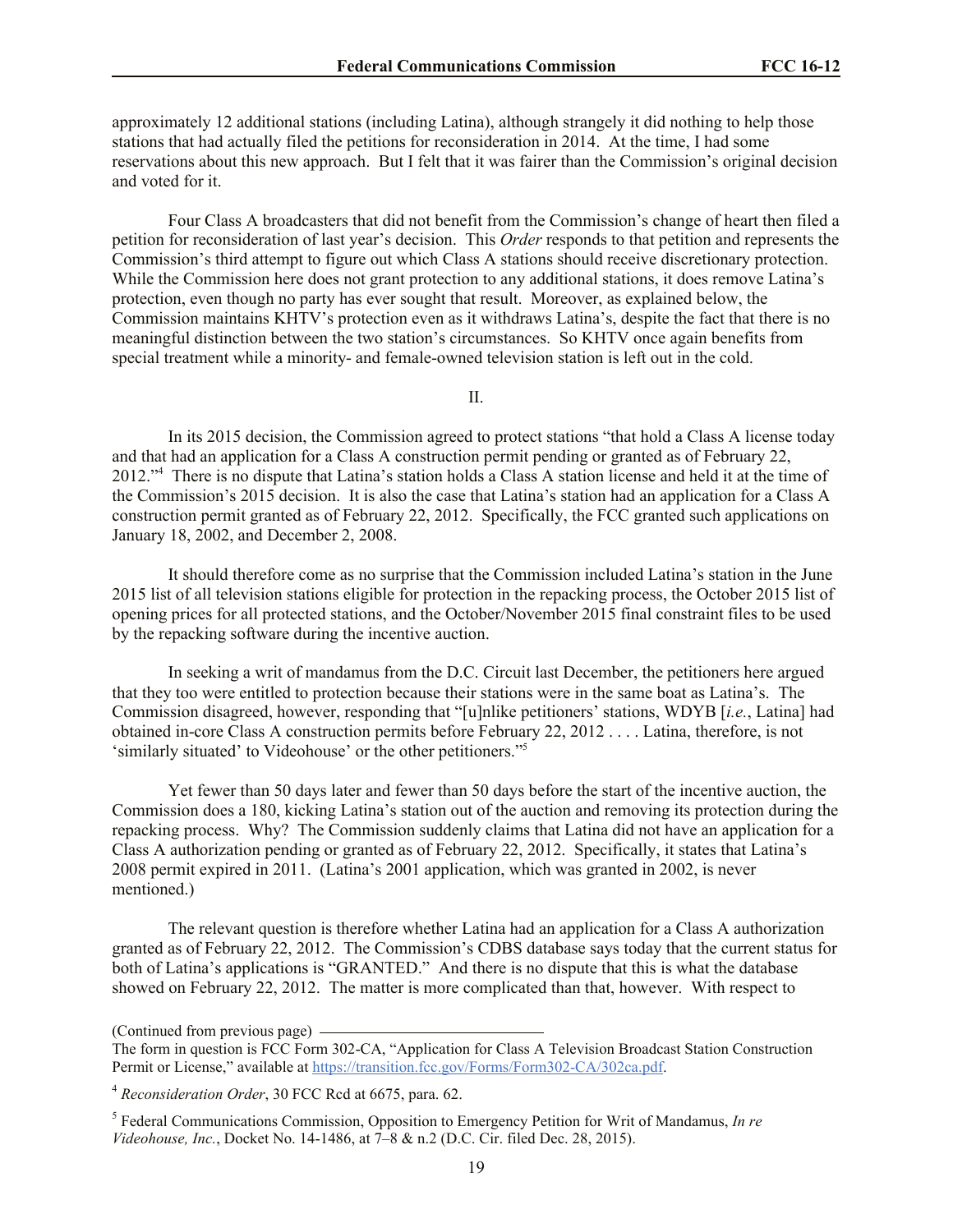Latina's 2008 application, the CDBS database also lists an expiration date of December 2, 2011. So the Commission's position, as I take it, is that the 2008 application was no longer granted as of February 22, 2012.

But that interpretation of the phrase "granted as of February 22, 2012" cannot be reconciled with the reasons provided by the Commission in 2015 for drawing that line. The Commission explained:

By filing an application for a Class A construction permit prior to February 22, 2012, each of these stations documented efforts prior to passage of the Spectrum Act to remove their secondary status and avail themselves of Class A status. Under the Commission's rules, these stations were required to make the same certifications as if they had applied for a license to cover a Class A facility. . . . . Thus, prior to the enactment of the Spectrum Act, such stations had certified in an application filed with the Commission that they were operating like Class A stations.<sup>6</sup>

How does this reasoning apply to Latina? Well, Latina's station clearly documented efforts prior to passage of the Spectrum Act to remove its secondary status and avail itself of Class A status. Indeed, the station began making documented efforts to transition to Class A status more than a decade prior to the passage of the Spectrum Act! Additionally, before the Spectrum Act, Latina's station had *twice* certified in an application filed with the Commission that it was operating like a Class A station. Thus, it seems clear to me that the interpretation of the 2015 decision that had prevailed until today was correct and that Latina was eligible for protection under the standards set forth by the Commission last year. Indeed, in this *Order*, the Commission does not even try to reconcile the explanation set forth in its 2015 decision with its decision today.

Even more troubling to me is the disparate treatment accorded KHTV and Latina's station. The Commission's justification for keeping KHTV in the auction rests on a Form 302-CA it filed way back on November 25, 2002. But what the Commission neglects to mention is that by February 22, 2012, this had long since become a zombie application. The construction permit to which that application was linked had been dismissed years earlier, and KHTV did not have any right to use (or prospect of being able to use) the channel specified in the application. In short, there was no way that the application ever could have been granted. Indeed, when KHTV finally achieved Class A status, it did so through an application that was filed *after* the enactment of the Spectrum Act and specified a completely different channel from its original application. The fact that KHTV's 2002 application remained technically "pending" at the Commission on February 22, 2012 was nothing more than an administrative accident.

So stepping back and looking at the big picture, here are the basic facts. KHTV filed an application for Class A status in 2002, for which the underlying construction permit was dismissed in 2006. And Latina's station filed a similar application in 2001, which was granted in 2002, but for which the underlying construction permit expired in 2004. What, then, is the basis for protecting KHTV and not protecting Latina's station? As of February 2012, neither KHTV's 2002 Form 302-CA nor Latina's 2001 Form 302-CA offered any hope of leading to either station becoming Class A. A new Form 302-CA was necessary for that to happen, and *each station filed that form after February 22, 2012*. The only distinction here is that KHTV's Form 302-CA technically remained pending at the Commission while Latina's had been granted. But there is no reason why that difference should be material for purposes of deciding whether KHTV and/or Latina should be protected by the Commission during the repacking process.

In reality, what we have here is an entirely outcome-driven process. For whatever reason, the Commission has been driven for years to grant special protection to KHTV. And it has shifted from rationale to rationale to achieve that goal. But given the facts that are in front of us, this has led to an

l

<sup>6</sup> *Reconsideration Order*, 30 FCC Rcd at 6675, para. 62.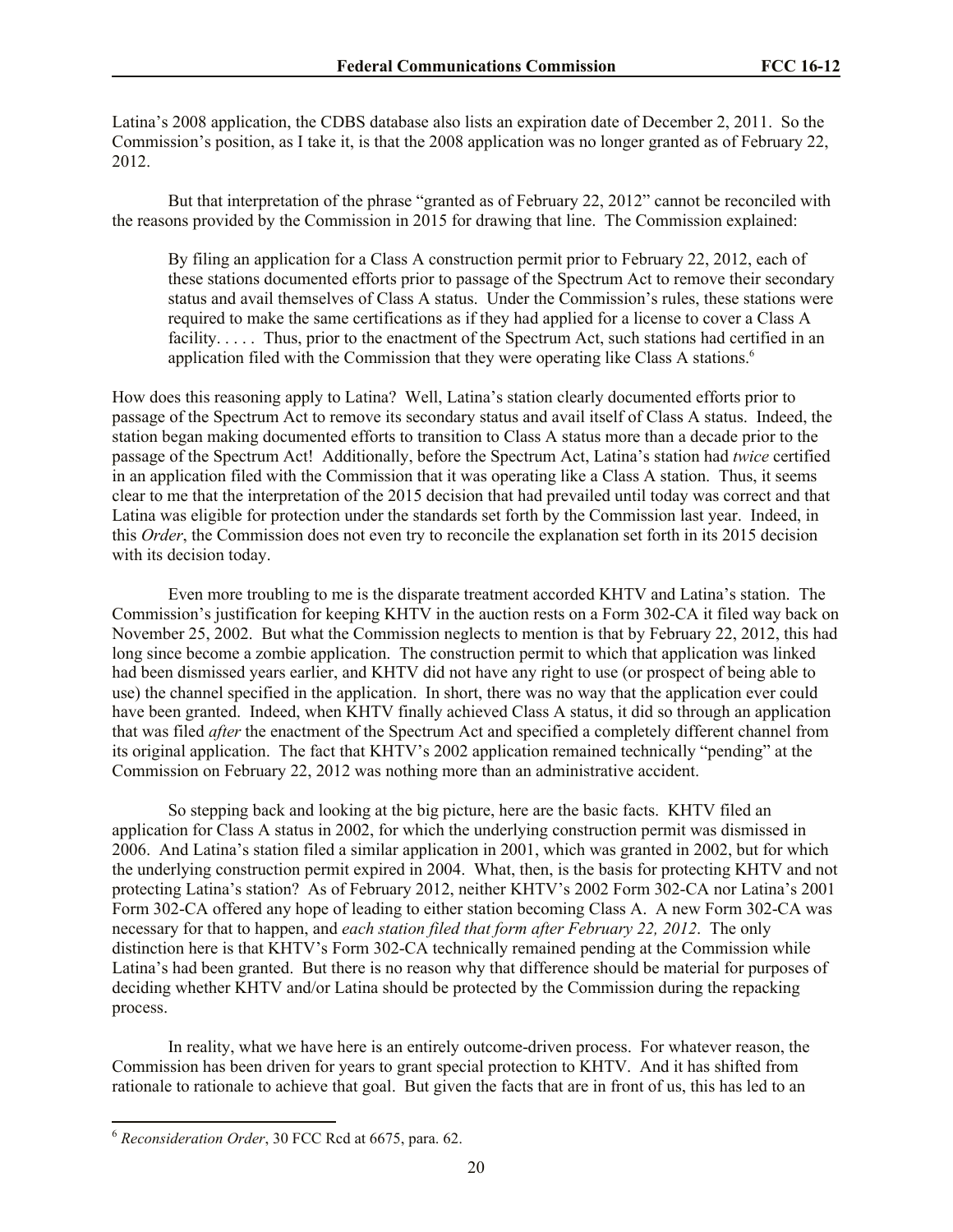arbitrary outcome. Two stations that are similarly situated are being treated differently; the Commission is tossing KHTV a life preserver but is perfectly content to allow Latina's station to sink.

#### III.

Turning to the question of whether petitioners' stations should receive discretionary protection during the post-auction repacking process, I have some sympathy for the arguments set forth by the Commission in this *Order*. Once the Commission (mistakenly in my view) decided to go down the road of extending discretionary protection to some out-of-core Class A-eligible stations, there was no perfect line to draw, and the one set forth by the Commission in 2015 appears, at first blush, to be as reasonable as any other.

But here's the problem. We know that stations, including some of petitioners' stations, were ready to file a Form 302-CA in 2011. But they were advised not to do so by Media Bureau staff. Instead, they were told first to file for a low-power construction permit for their "in-core" station, construct those facilities, and then file a Form 302-CA to convert to Class A status. Based both on the evidence in the record as well as my office's inquiries, I have no reason to doubt that this happened, and the Commission does not deny it in this *Order*. Instead, the Commission says that parties rely on informal staff advice at their own peril.

But let's again review what happened here. Media Bureau staff in 2011 advised stations that were ready to file a Form 302-CA *not* to do so. Now the Commission is turning around and denying those stations repacking protection because they failed to file that form by February 22, 2012. The Commission is faulting stations for failing to make certain efforts prior to passage of the Spectrum Act, but ignoring the fact that the agency encouraged stations to delay undertaking those efforts. This game of gotcha might prove lawful; that will be up to a court to decide.<sup>7</sup> But it is not worthy of the Commission to force someone to play it.

Another area where I part company with the Commission is in its contention that petitioners' claims are procedurally improper. For the reasons set forth by petitioners, I do not agree with that position.

I'll highlight one point in particular. In its 2015 decision, the Commission claimed that reconsideration petitions raising these claims were procedurally improper. But it nonetheless relied upon those petitions to extend discretionary protection to other stations. Today, too, the Commission maintains that this petition for reconsideration is procedurally improper. But this time, it relies upon that supposedly infirm petition in removing protection from Latina's station.

Simply put, the Commission can't have it both ways. Either these petitions for reconsideration are procedurally improper or they are not. If they are, then they do not provide the Commission with any basis for taking *any* substantive action in this proceeding. And if they are not, then there is no impediment to the Commission (or a court) reviewing petitioners' substantive claims.

To be sure, the Commission argues that it is rejecting the petitioners' claims on "alternative" grounds. And in the world of fiction, it is possible to have parallel universes or alternate timelines.<sup>8</sup> But

l

<sup>7</sup> *Cf*. *NLRB v. Bell Aerospace Co*., 416 U.S. 267, 295 (1974) (raising possibility of arbitrary and capricious agency action when a "new liability is sought to be imposed on individuals for past actions which were taken in good-faith reliance on [agency] pronouncements"); *U.S. v. Pa. Indus. Chem. Corp*., 411 U.S. 655, 674 (1973) (raising similar concern when a regulated entity is "affirmatively misled by the responsible administrative agency into believing that the law did not apply" in a particular situation).

<sup>8</sup> Consider *The Mosquito's Choice*, a 1993 short story by Henry Cowper (involving parallel timelines where Adolf Hitler's survival depends upon which French Artillery Officer is bitten by a mosquito during World War I), the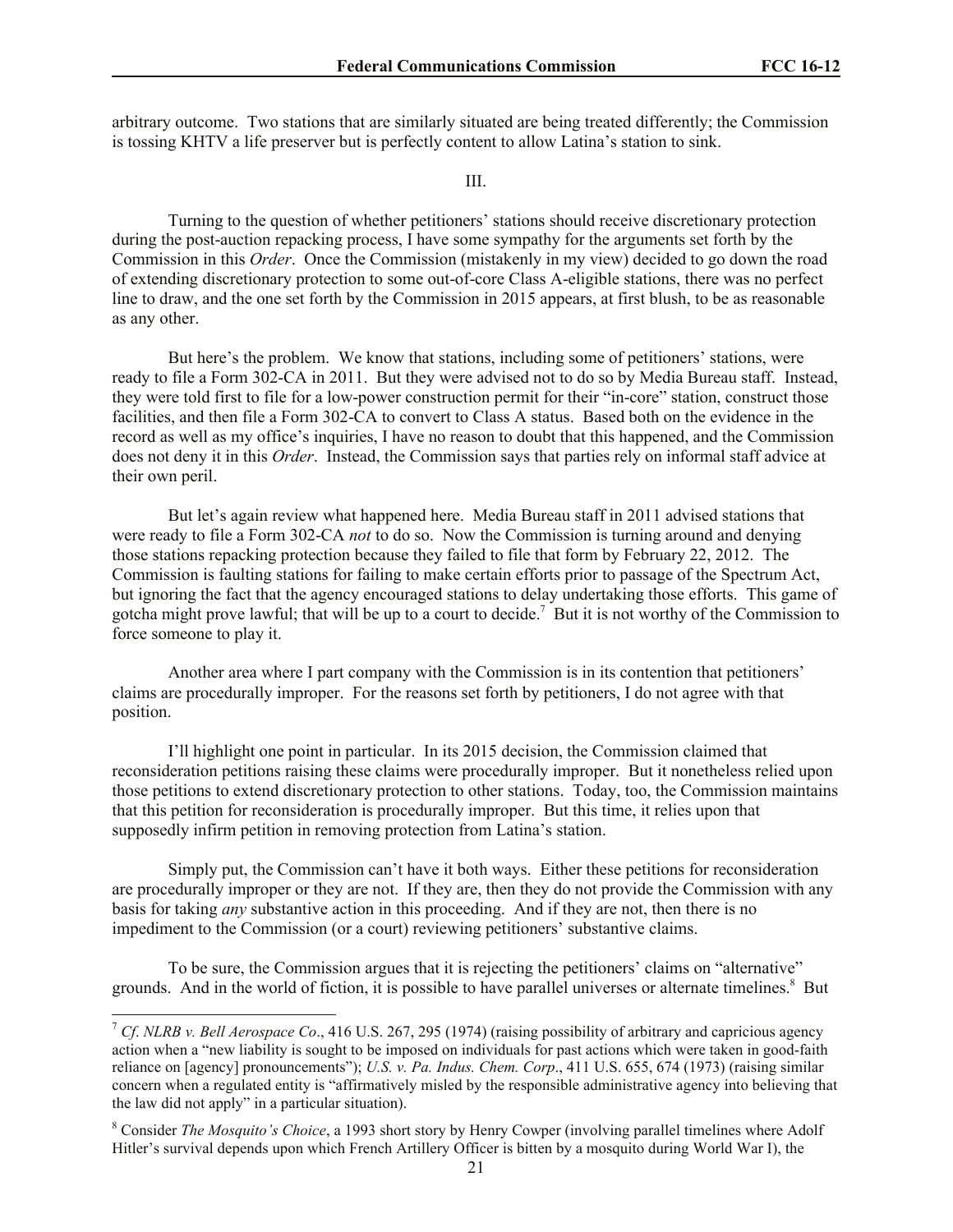here in the real world, the Commission must choose one reality. And by using these petitions for reconsideration to make substantive changes to the Commission's prior decisions, the Commission has made that choice and is precluded from arguing that these petitions were procedurally improper.

\* \* \*

One of the Commission's foremost obligations is to enforce the law without fear or favor. The Commission doesn't meet that obligation in this *Order*. The decision to remove protection from Latina while maintaining it for KHTV is utterly indefensible. And it is impossible to reconcile the Commission's ostensible support for promoting diversity with such shabby treatment of one the few television stations in this nation owned by a Hispanic woman. For all of these reasons, I respectfully dissent.

<sup>(</sup>Continued from previous page)

<sup>&</sup>quot;Remedial Chaos Theory" episode of the television show *Community* (where Jeff, played by Joel McHale, rolls a die to determine who will walk downstairs to pick up a delivery pizza, and the episode's plot follows how each timeline differs depending on which character has to retrieve the pizza), or that cinematic classic *Hot Tub Time Machine* (where Nick's choice of what song to play at an open mic contest causes the character, played by Craig Robinson, to either work at a dog spa or become a successful music producer).